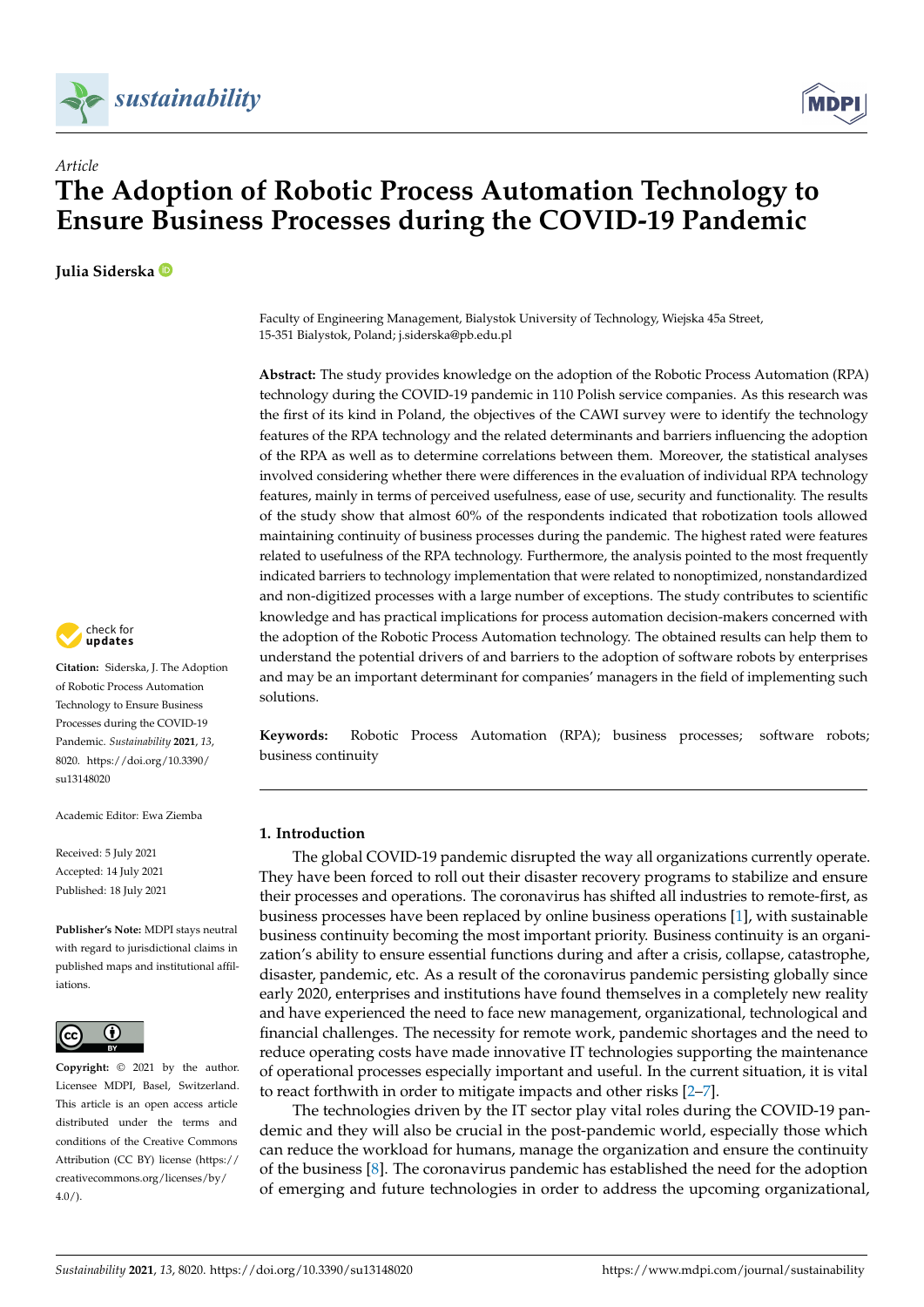economic and management challenges. Technological advances are now accelerating faster than ever before to stay ahead of the consequences and acquire new capabilities [\[9\]](#page-17-4). Some authors attempt to study all emerging, future and disruptive technologies that can be utilized to mitigate the impact of the COVID-19 pandemic. The most often indicated technologies are, among others, artificial intelligence, robotics, big data, cloud computing, virtual reality and digital information technologies [\[5,](#page-17-5)[6\]](#page-17-6). Nah and Siau discussed how information technology such as data analytics, artificial intelligence, machine learning, robotics, digital commerce and the Internet of things can be used to enhance resilience and continuity of business operations [\[10\]](#page-17-7). Automation has also arisen as an invaluable asset for organizations to embrace this changing way of work. Many authors emphasize that the world is witnessing the importance of automatization and robotization technologies and briefly summarize robotic applications during the current pandemic [\[11,](#page-17-8)[12\]](#page-17-9). However, there is still a lack of detailed and systematic reviews of the robotic research for the pandemic from the technologies' perspective [\[13\]](#page-17-10).

Robotic Process Automation is an emerging technology automating business processes and combines software, artificial intelligence and machine learning capabilities and algorithms to imitate the activity of human workers [\[14\]](#page-17-11) and automate manual tasks within workflow and process-related applications and operations. Essentially, this technology enables repetitive, rule-based tasks to be shifted from people to software robots [\[15\]](#page-17-12). The RPA technology is a disruptive trend and one of the most cutting-edge digital transformation technologies which can be implemented by organizations to cut costs, save time, maximize resources via the automation of repetitive tasks [\[16\]](#page-17-13) and ensure business continuity during unprecedented and unexpected crisis events. Moreover, it also helps to ensure that customer service levels are not compromised and business-as-usual operational efficiency is maintained.

The RPA technology enables increasing competitiveness, reducing costs and thus improving financial results. Above all, such solutions allow increasing the efficiency of processes by creating new, sustainable practices, including, for example, digitization and automation of individual operational activities and entire processes at an enterprise. This issue may be of particular importance in the face of the ongoing pandemic and future unforeseen events.

Since RPA is considered a useful technology, the features of such a solution as well as the determinants of and barriers to the adoption of RPA during the pandemic should be identified. The conclusions established on the basis of the recent literature analysis allow formulating the research gap. There is a need in conducting quantitative analyses of the effects of RPA and more research on drivers for RPA adoption. In response to this research gap, the author considers in this paper the technology features influencing the adoption of RPA to ensure proper business processes during the COVID-19 pandemic.

The study aimed to identify the most significant features that influence the adoption of the RPA technology by Polish service enterprises. Such information could be of practical value for managers not only during the COVID-19 pandemic, but also in case of any unprecedented crisis situations as well as in the face of an increasingly rapid digital transformation. The following detailed research objectives were formulated:

- 1. Diagnosis of the impact of the ongoing COVID-19 pandemic on companies' operations.
- 2. Identification of the key features that influence the adoption of the RPA technology during the pandemic in the opinion of representatives of Polish service companies.
- 3. Identification of the key determinants and barriers contributing to the adoption of RPA during the pandemic and the analysis of their importance.
- 4. Determination of differences in the evaluation of the RPA technology in terms of usefulness, ease of use, security and functionality.
- 5. Estimation of correlations between the determinants of implementing the RPA technology and the evaluation of the RPA technology.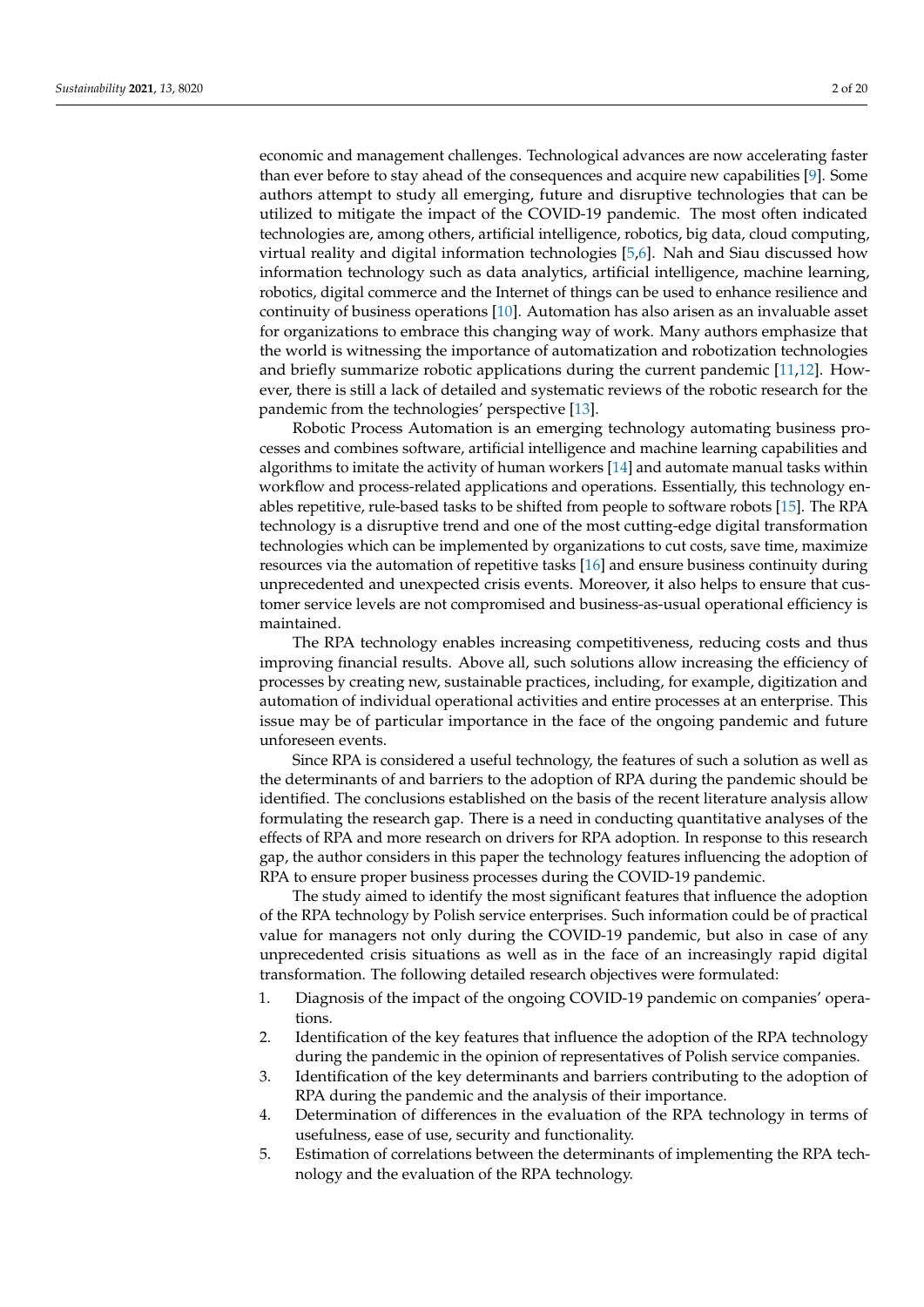6. The calculation of regression coefficients for the RPA technology implementation determinants.

The contribution of this study is manifold. The conducted literature review allowed indicating important features of this technology. The author classified them taking into account their perceived usefulness, ease of use, security and functionality. The paper also provides knowledge on the adoption of the RPA technology during the COVID-19 pandemic to ensure that business processes can weather any staff shortages (workers taking sick leave, being quarantined at home or being indefinitely locked out from offices). The author identified the key features influencing the adoption of the RPA technology as well as the main barriers hindering the decision to implement such solutions. The study also makes a contribution by means of identifying differences in the evaluation of individual RPA technology features, mainly in terms of perceived usefulness, ease of use, security and functionality. In this regard, some practical recommendations can be formulated for managers of service companies who consider the adoption of such solutions in the future.

The remainder of the article consists of the following sections: Section [2](#page-2-0) presents the literature review; Section [3](#page-5-0) presents the methodology of the research process; in the next section, the results of the conducted survey are described and discussed; finally, the author formulates conclusions and presents limitations of the research as well as suggests potential directions for future research.

## <span id="page-2-0"></span>**2. Literature Review**

At the beginning of the digital transformation era, all attempts were mainly directed towards providing the highest quality of customer service. Currently, increasing attention is drawn to the digitization of operational and business processes, and the concept of digitization itself also covers service enterprises, including primarily such industries as finance, banking, insurance, marketing, accounting, public administration, logistics, etc. [\[14](#page-17-11)[–19\]](#page-17-14).

In terms of defining RPA, no consensus in the examined literature was identified. Most authors emphasize that Robotic Process Automation is an emerging approach that automates repetitive human tasks using robots [\[20\]](#page-17-15). Van der Aalst et al. [\[14\]](#page-17-11) define RPA as an umbrella term for tools that operate with user interfaces in the same way as humans. A little different approach to defining Robotic Process Automation was adopted by the IEEE Corporate Advisory Group which defines RPA as the use of a "preconfigured software instance that uses business rules and predefined activity choreography to complete the autonomous execution of a combination of processes, activities, transactions, and tasks in one or more unrelated software systems to deliver a result or service with human exception management" [\[21\]](#page-17-16).

## *2.1. The Impact of the COVID-19 Pandemic on the Companies' Condition*

In the literature, one can identify publications presenting the possibilities of adopting IT solutions for sustainable business continuity management [\[22–](#page-17-17)[27\]](#page-17-18). Some authors also consider the current pandemic and lockdown period and offer reflection on how the pandemic revealed the fragility of digitally immature organizations, education, work and life [\[28–](#page-18-0)[31\]](#page-18-1).

Automated software robots are increasingly adopted in many areas, such as human resources [\[32\]](#page-18-2), IT [\[33\]](#page-18-3), finance, insurance [\[34\]](#page-18-4), telecommunication [\[35\]](#page-18-5), education [\[36\]](#page-18-6), banking [\[37\]](#page-18-7), legal services [\[38\]](#page-18-8), real estate management and logistics [\[39\]](#page-18-9).

Providers of business process automation solutions are of the opinion that the most important issues threatening business continuity are connectivity and security as they can potentially restrict access to important information and business systems. Companies are turning towards technologies such as Robotic Process Automation to keep business and service levels afloat [\[40\]](#page-18-10). The research conducted by the author proved, however, that usefulness and perceived ease of use determine the most the adoption of RPA solutions by enterprises.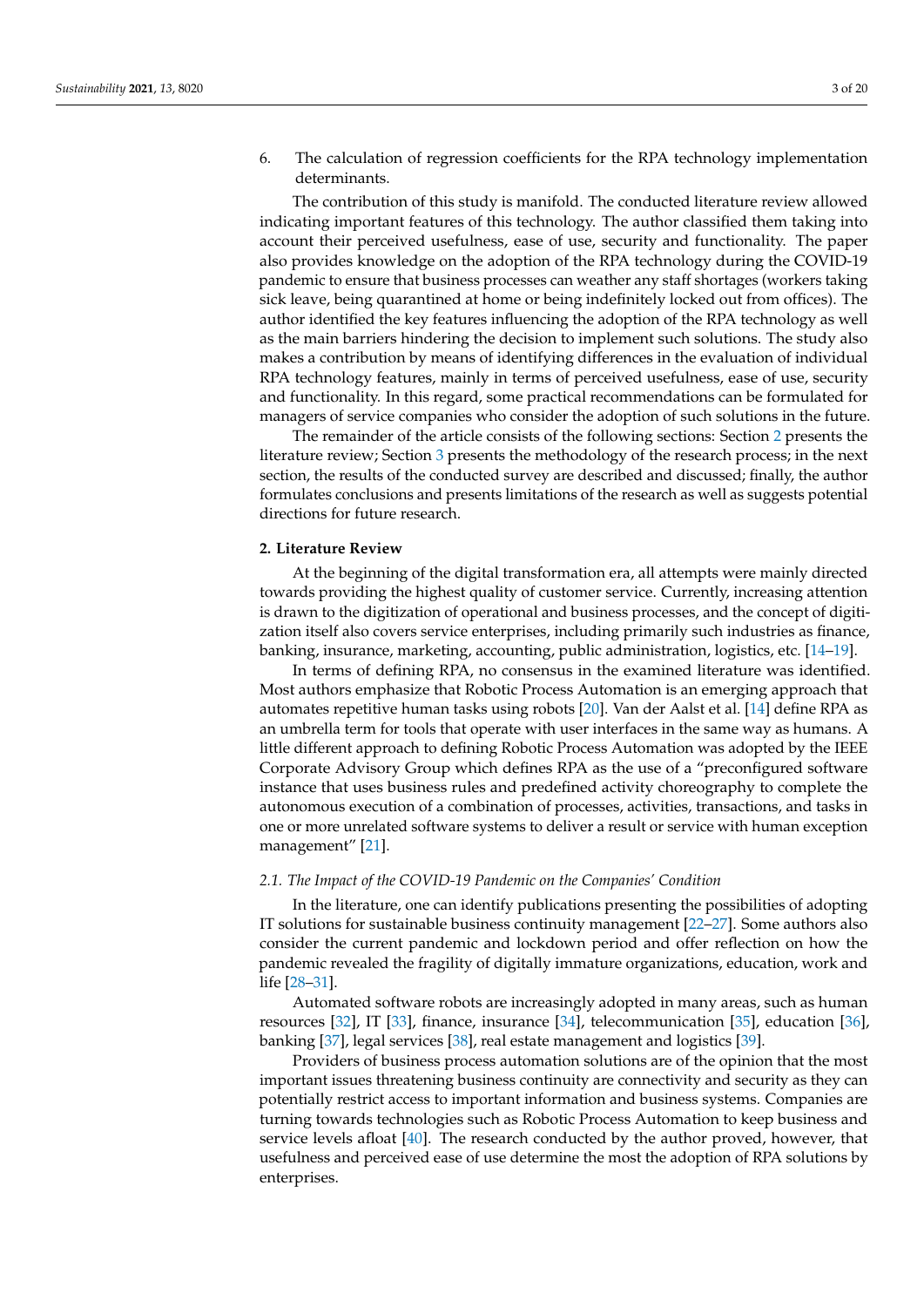The RPA technology enables increasing the competitiveness of enterprises, reducing costs and thus improving financial results. However, above all, these solutions allow increasing the efficiency of processes by creating new, sustainable practices, including, for example, digitization and automation of individual operational activities and entire processes at an enterprise. This issue may be of particular importance in the face of the ongoing pandemic and future unforeseen events. RPA can be the enabler of business continuity at a time when the world observes a potential disruption in the available workforce. To maintain sustainable business continuity amid the pandemic, organizations are using automation to support remote employee and service delivery.

Due to the outbreak of the COVID-19 pandemic, performing even the most businesscritical tasks has become crucial and burdensome. In this outbreak, the transformation and adoption of electronic content management have become a necessity for organizations. In order to meet the challenges posed by the prolonged coronavirus pandemic, many companies have decided to implement modern IT solutions and innovative technologies to support sustainable maintenance of business processes and ensure safety of their employees. Automation and robotics have arisen as crucial assets for organizations to embrace this changing way of work, i.e., to support remote working style, deliver services, increase operational efficiency and productivity and, what is crucial for the purpose of this paper, manage the organization and continuity of the business [\[1](#page-17-0)[,41–](#page-18-11)[47\]](#page-18-12).

Despite the negative consequences of the global pandemic situation, there have been at the same time some positive technological advances. It should be stressed that mainly AI and RPA have recently experienced their zenit [\[48\]](#page-18-13). As a result of the difficulties brought by the COVID-19 pandemic, many companies have turned to robots in order to overcome the challenges of the pandemic. Compared with traditional human labor, robotic and autonomous systems have many advantages [\[4\]](#page-17-19). Robots can function as workers or assistants to help maintain social distancing restrictions [\[10\]](#page-17-7). Therefore, there is an extensive scope for customizing robots to undertake hazardous and repetitive jobs with precision and reliability [\[7\]](#page-17-2).

## *2.2. The Key Features of the RPA Technology*

For business processes, RPA refers to configuring software-based robots to do the work previously done by employees of the organizations. For example, such bots are able to make calculations, open and move files, parse emails, log into programs, connect to APIs, issue invoices, search databases, copy–paste, scrape web data, formulate the content of messages and extract unstructured data [\[17,](#page-17-20)[18,](#page-17-21)[20,](#page-17-15)[49\]](#page-18-14).

Many authors indicate strengths and weaknesses of RPA. However, the reviewed literature reveals a predominantly positive rating of the technology as its strengths outweigh weaknesses [\[50\]](#page-18-15). Software robots offer many benefits including improved business efficiency, increased productivity, data security, reduced cycle time and improved accuracy while allowing organizations to relieve their employees from repetitive and tedious tasks [\[51\]](#page-18-16). RPA promises to improve process performance, efficiency, scalability, auditability, security and compliance while at the same time being easy to implement at a relatively low cost compared to the traditional process automation [\[34](#page-18-4)[,52–](#page-18-17)[54\]](#page-18-18).

RPA is often discussed and described in the literature as a gateway technology to artificial intelligence. Dialani [\[55\]](#page-18-19) found that Robotic Process Automation as "the subset of AI that empowers IT groups to configure software 'robots' to capture data and perform routine tasks, is picking up traction as an alluring spot to start with outcomes centered AI implementation. RPA is getting one of the most exciting opportunities in the AI space and will keep on sparkling in 2020." RPA supported by modern technologies will become more comprehensive and all-embracing. Software, which is integrated with such technologies as machine learning, artificial (cognitive) intelligence, natural language processing and data analytics, can analyze and process data available in real time. The industries will be assisted by RPA to streamline business processes all the time and optimize operational efficiency. RPA allows an intelligent agent to eliminate operational errors and mimic manual routine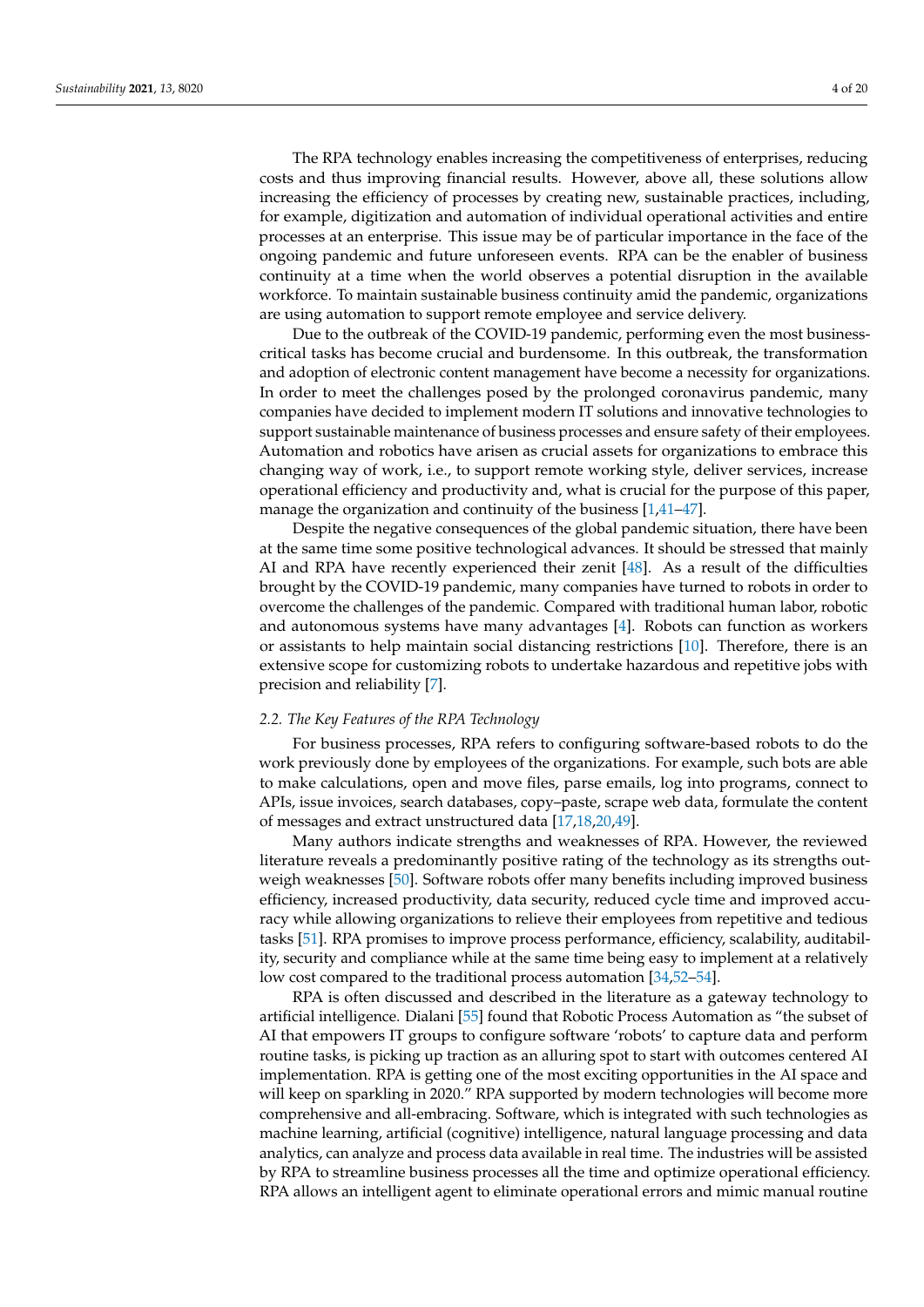decisions, including rule-based, well-structured and repetitive decisions, while AI has the cognitive capabilities to emulate the actions of human behavior [\[56\]](#page-19-0). RPA evolves into a form of cognitive automation. Through AI technologies, future software robots will no longer be rule-based but will draw on the experience of the already designed solutions [\[41\]](#page-18-11).

The RPA technology is drawing more and more corporate attention within digital transformation that is rapidly developing and continuously progressing [\[16\]](#page-17-13). However, empirical research in the area of robotization of business processes is still in its infancy and calls for in-depth exploration. Insufficient literature is available on Robotic Process Automation as a niche and nascent field [\[18,](#page-17-21)[41–](#page-18-11)[46,](#page-18-20)[50\]](#page-18-15). Although RPA is an emerging and promising technology, scientific research is almost absent. The academic research mainly lacks a theoretical and comprehensive analysis of such an approach [\[16\]](#page-17-13). Responding to the call by van der Aalst, academic discourse on RPA should also be initiated [\[14\]](#page-17-11).

## *2.3. The Determinants and Barriers of RPA Technology Adoption*

Despite the novelty of the coronavirus pandemic situation, the need for organizations to undergo major changes has been extensively considered in the well-established literature on organizational change management [\[42\]](#page-18-21). Regarding future research trends, Wang and Wang indicated particular technologies to enhance robotics research in the intra- and postpandemic era. They prioritized Robotic Process Automation together with AI, big data and cloud technologies, especially after the COVID-19 pandemic [\[13](#page-17-10)[,57\]](#page-19-1). The authors reviewed more than 280 recent papers with a focus on robotic technologies during the pandemic, excluding the work focusing on medical research. The aim of the analysis was to identify the current influential technologies and technology trends in the future. With the use of text mining techniques, the authors classified the keywords indicated in the considered papers into several clusters regarding the most often appearing and cooccurring. One such cluster presenting strong interconnections with the "COVID-19" statement refers to Industry 4.0, digitalization, automation and robots. That means that those words have been mentioned many times by authors to strengthen the possibilities to utilize robotic applications during the pandemic [\[13\]](#page-17-10).

Since RPA is considered to be an emerging and useful technology, the features of such a solution as well as the determinants of and barriers to the adoption of RPA during the pandemic should be identified. This is in line with a call for a more quantitative analysis of the effects of RPA [\[58\]](#page-19-2). Syed calls for more research on drivers for RPA adoption [\[46\]](#page-18-20). A more profound empirical analysis of the perceived benefits of RPA for public and private organizations should thus be carried out. In 2020, the pandemic was the single most important topic in news articles on RPA. However, scientific research seems to be lagging behind, with an insufficient number of articles discussing the supporting organizational role of RPA on the current COVID-19 pandemic [\[49\]](#page-18-14). Wewerka claims that the lack of empirical evidence confirming RPA effects necessitates studies for quantifying these effects [\[59\]](#page-19-3). The author points out the necessity to understand the variables of RPA adoption and use. Juntunen suggests investigating factors that influence the RPA adoption process and causalities between the key beliefs that influence the adoption process and the innovation, organizational, individual and management variables [\[60\]](#page-19-4). In effect, the adoption of new technologies calls for the examination of the features that could facilitate their proper and effective adoption and use. Vu and Lim examined the factors influencing the public attitude towards the use of AI/robots [\[61\]](#page-19-5). Robots call for the determination of innovative and creative ways to make use of technology in order to ultimately achieve a sustainable advantage [\[62\]](#page-19-6). Kumar and Ayedee proposed exploring the problems of SMEs during the COVID-19 pandemic and provide a solution to SMEs' problems in the form of technology adoption [\[63\]](#page-19-7). While the literature contains many "points of advice on" and "considerations for" RPA, it lacks a clear framework on what the critical success (or failure) features are and how they may have different implications. These may be considered as diverse organizational or process/task contexts in which RPA is analyzed. A deeper understanding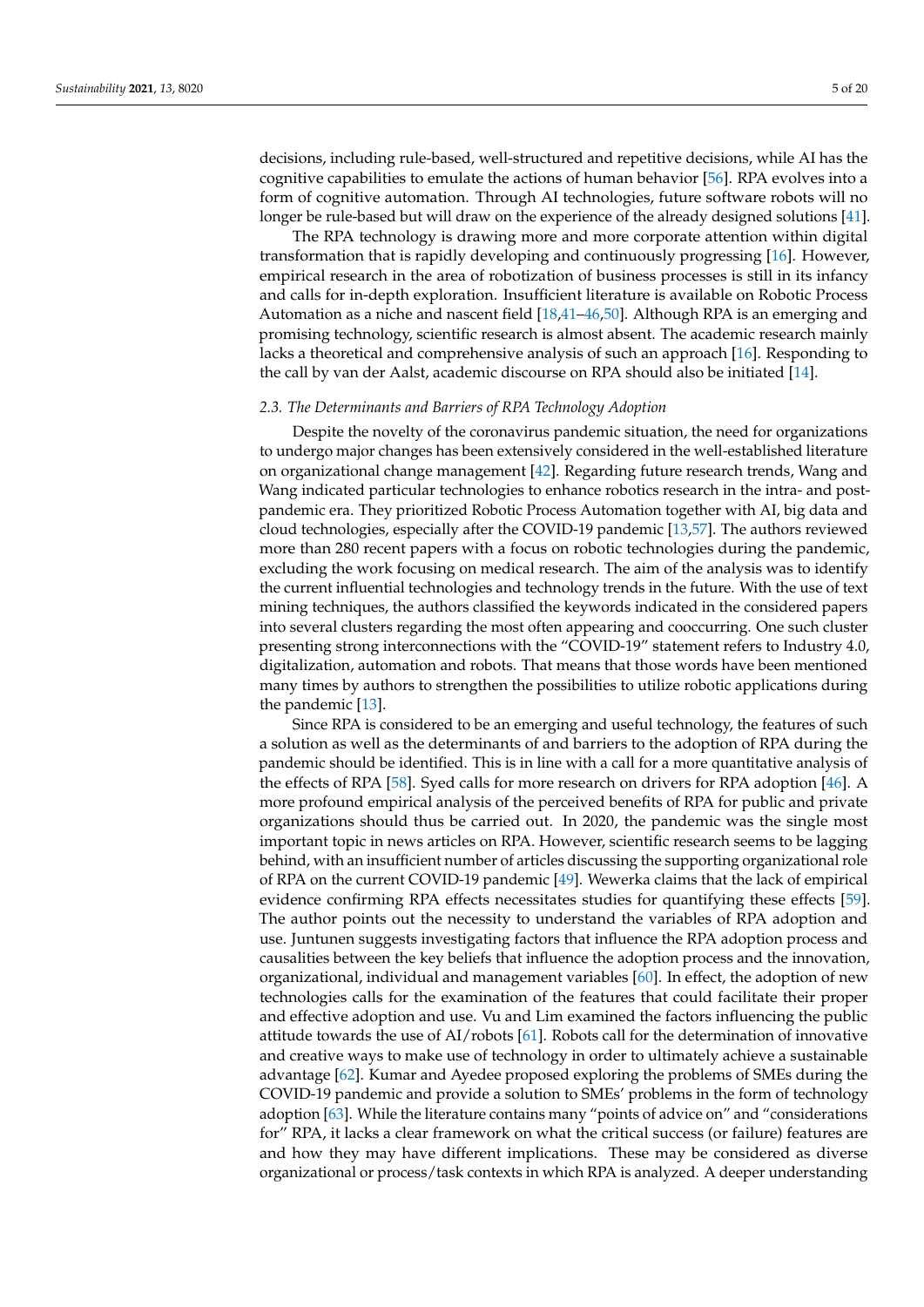of RPA's critical success features can help to identify and better manage different elements to gain the best outcomes from RPA  $[46]$ .

The conclusions established on the basis of the recent literature analysis allow formu-  $\;$ lating the research gap. There is a necessity to conduct quantitative analyses of the effects of RPA and more research on drivers for RPA adoption. In response to this research gap, the author considers in this paper the technology features influencing the adoption of RPA solutions to ensure proper business processes during the COVID-19 pandemic.

## <span id="page-5-0"></span>**3. Research Methods 3. Research Methods**

In order to achieve the research goals, a sequence of logically following activities was<br>In order to achieve the research goals, a sequence of logically following activities was designed. The research process of this study consisted of the following steps (Figure [1\)](#page-5-1): designed. The research process of this study consisted of the following steps (Figure 1):

<span id="page-5-1"></span>

**Figure 1.** Steps of the research process. **Figure 1.** Steps of the research process.

Step 1 was a literature review in the field of recent business processes automation Step 1 was a literature review in the field of recent business processes automation and the possibilities of robotizing them with the use of software robots. The review was and the possibilities of robotizing them with the use of software robots. The review was carried out mainly on the basis of the content of two scientific databases, namely Web of Science and Scopus. On the basis of the conducted literature review, the author identified Science and Scopus. On the basis of the conducted literature review, the author identified a set of 22 features characterizing software robots. For the purpose of quantitative research, they were classified into four general groups related to their functionality (seven features), perceived ease of use (six features), perceived usefulness (five features) and security (five features). They are presented in Table 2.

Step 2 included the development of the research questionnaire. It consisted of three Step 2 included the development of the research questionnaire. It consisted of three main parts. The first one contained questions that allowed diagnosing the state of business main parts. The first one contained questions that allowed diagnosing the state of business processes robotization at enterprises, but these results were not analyzed in this article. processes robotization at enterprises, but these results were not analyzed in this article.<br>The next batch of the questions concerned the condition of enterprises and the state of robotization of processes during the COVID-19 pandemic. The respondents also indicated the processes that are supported with the use of RPA tools during the pandemic. Using the five-point Likert scale, the respondents also evaluated the determinants and barriers to the adaptation of RPA solutions during the pandemic and assessed features related to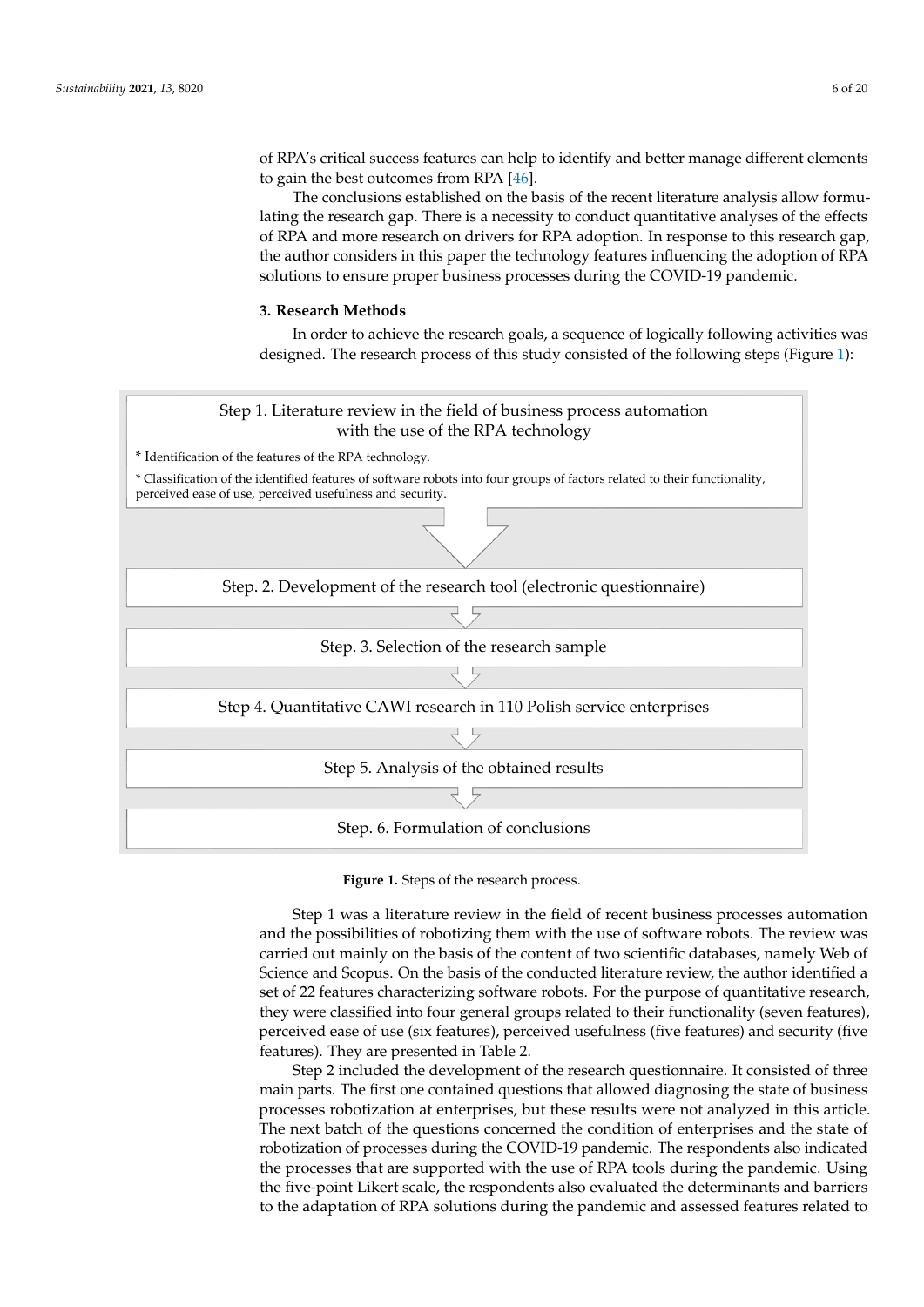the usefulness, ease of use, functionality and security of this technology. The third and the usefulness, ease of use, functionality and security of this technology. The third and last part of the form contained questions about the intentions of companies regarding the last part of the form contained questions about the intentions of companies regarding the implementation of the RPA technology in the future. The computer-assisted web interview Imprementation of the farrit detailed gy in the radiate. The comparer assisted west interview (CAWI) technique was used to conduct a diagnostic survey and collect quantitative data with the main objective of identifying the features affecting the adoption of the RPA data with the main objective of identifying the features affecting the adoption of the RPA technology and the core expectations from the technology in this field. technology and the core expectations from the technology in this field.

the five-point Likert scale, the respondents also evaluated the determinants also evaluated the determinants and barriers and barriers are determined the determinants and barriers are determined by  $\mathcal{L}_\text{max}$ 

The author chose deliberate sampling (Step 3) as the RPA technology is still emerging The author chose deliberate sampling (Step 3) as the RPA technology is still emerging in Poland and not many enterprises have implemented such solutions and it is actually in Poland and not many enterprises have implemented such solutions and it is actually impossible to determine the population. The reason for the involvement of the purposive impossible to determine the population. The reason for the involvement of the purposive sampling was, ipso facto, the difficulty in identifying enterprises that adopted software robots strictly to ensure their business continuity during the COVID-19 pandemic. robots strictly to ensure their business continuity during the COVID-19 pandemic.

The next step (Step 4) of the research process involved surveying the representatives The next step (Step 4) of the research process involved surveying the representatives of Polish service enterprises. The research was conducted among 110 representatives of Polish banks, financial and insurance institutions, media, utilities units and e-commerce Polish banks, financial and insurance institutions, media, utilities units and e-commerce enterprises. The survey was directed to the management staff, mainly chief technology enterprises. The survey was directed to the management staff, mainly chief technology officers, chief information officers, chief operating officers, heads of back offices, security, officers, chief information officers, chief operating officers, heads of back offices, security, financial and sales departments as well as other employees responsible for technology and financial and sales departments as well as other employees responsible for technology development of enterprises operating in the service sector. Figure [2](#page-6-0) depicts the distribution of the service companies by business profile.

<span id="page-6-0"></span>

**Figure 2.** Distribution of surveyed companies by business profile. **Figure 2.** Distribution of surveyed companies by business profile.

In order to answer the research questions (Step 5), statistical analyses were performed<br>a the IPM SPSS Statistics as class (s. 26) subjets formed a basis for an analysis of basis descriptive statistics, a repeated measures ANOVA, an analysis of the Pearson correlation coefficient and a linear regression analysis. The classical threshold of  $\alpha = 0.05$  was taken as coefficient and a linear regression analysis. The coefficient and a linear regression  $\epsilon$  and  $\epsilon$  and  $\epsilon$  and  $\epsilon$  and  $\epsilon$  and  $\epsilon$  and  $\epsilon$  and  $\epsilon$  and  $\epsilon$  and  $\epsilon$  and  $\epsilon$  and  $\epsilon$  and  $\epsilon$  and  $\epsilon$  and  $\epsilon$  and the level of statistical significance. The last step of the research process (Step 6) was the formulation of conclusions. formulation of conclusions. using the IBM SPSS Statistics package (v. 26) which formed a basis for an analysis of basic formulation of conclusions.

#### **4. Results and Discussion**

## 4.1. The Impact of the COVID-19 Pandemic on the Companies' Condition

The respondents were asked to indicate the impact of the ongoing COVID-19 pandemic on the companies' condition and operations (they could choose several answers).

The results show that half of the surveyed companies implemented new solutions in the field of robotization of business processes. Moreover, almost 60% of the respondents indicated that robotization tools allowed maintaining the continuity of business processes. It is also worth underlining that with the use of such solutions, nearly half of them were able to handle more orders and transactions. Representatives of 20 enterprises identified during the COVID-19 pandemic new business processes that could be automated or robotized. It should also be stressed that only a quarter of the respondents are of the opinion that the situation does not affect the condition of the enterprise and the activity is conducted in the same way as before. At the same time, almost  $20\%$  of them claim that they do not invest; the most important priority is to ensure sustainable business continuity and disaster recovery area (Table [1\)](#page-7-0).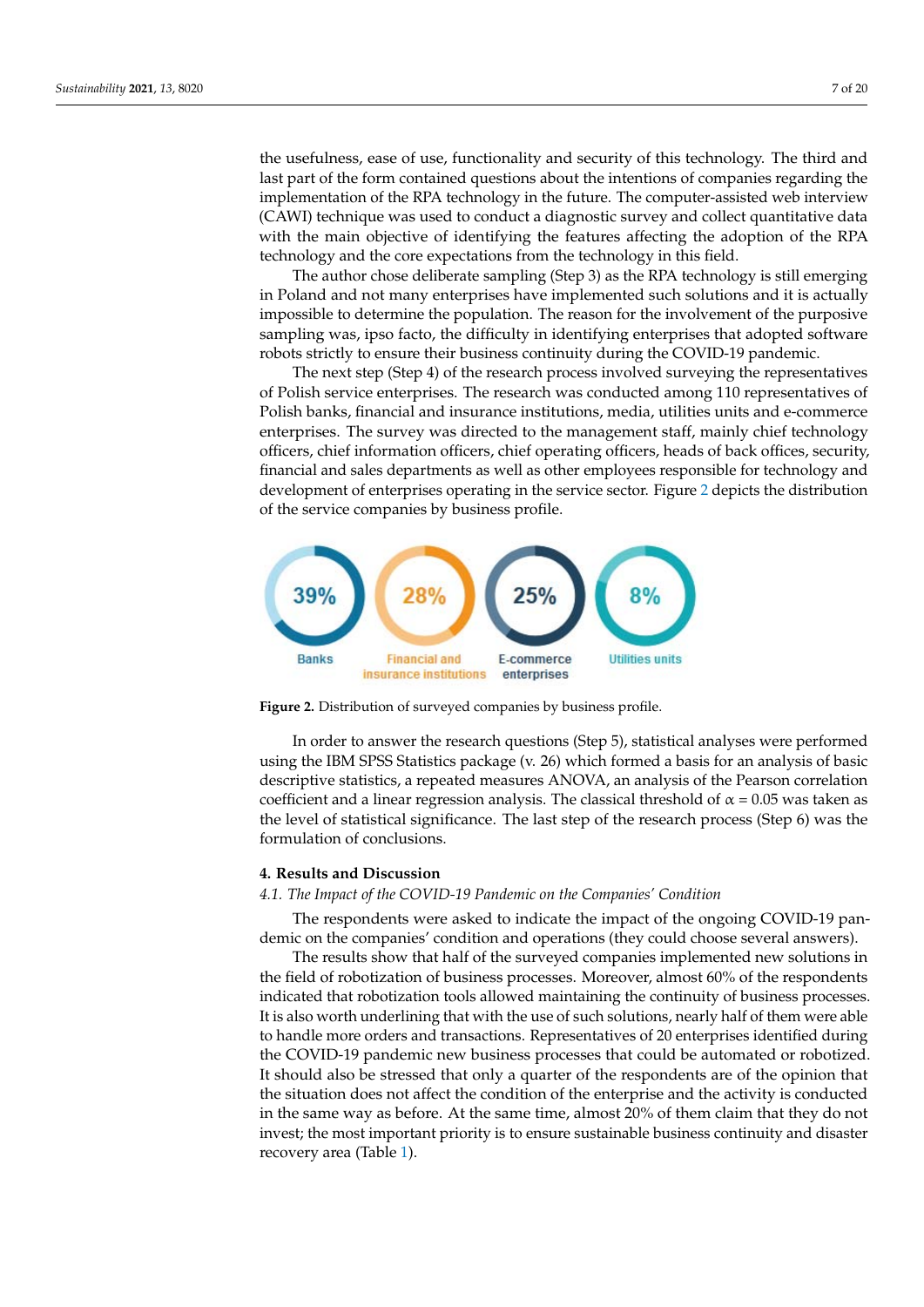<span id="page-7-0"></span>

| Answer                                                                                                             | $\frac{0}{0}$ | Freq.    |
|--------------------------------------------------------------------------------------------------------------------|---------------|----------|
| The company's condition has deteriorated—fewer orders/we handle fewer transactions                                 | 31.8          | 35       |
| We do not invest; the most important priority is now the business continuity/disaster recovery area                | 18.2          | 20       |
| We lowered salaries of the employees, but have kept all the jobs                                                   | 0.0           | $\theta$ |
| Due to the lower number of orders/transactions, we had to lay off some employees                                   | 9.1           | 10       |
| The situation does not affect the condition of the enterprise; the activity is conducted in the same way as before | 27.3          | 30       |
| The company's condition is improving; we handle more transactions                                                  | 13.6          | 15       |
| We have implemented new solutions in the field of robotization of business processes                               | 50.0          | 55       |
| Thanks to the use of robotization tools, we are able to maintain the continuity of business processes              | 59.1          | 65       |
| Thanks to the use of business process robotization tools, we are able to handle more orders/transactions           | 46.6          | 51       |
| We have identified new processes that can be automated/robotized                                                   | 18.2          | 20       |
| We have migrated some of the processes to the environment and cloud systems                                        | 9.1           | 10       |

**Table 1.** The impact of the COVID-19 pandemic on the companies' condition.

## *4.2. The Key Features of the RPA Technology*

The respondents evaluated 22 features of the RPA technology included by the author to the following groups: usefulness, ease of use, security and functionality of the RPA technology, by indicating to what extent they agreed with the statements (1—strongly disagree, 5—strongly agree). The results of their assessments are presented in Table [2.](#page-8-0)

| Abbr.          | <b>Features</b>                                                                                                                           | Average | Standard<br>Deviation | Coefficient of<br>Variation |
|----------------|-------------------------------------------------------------------------------------------------------------------------------------------|---------|-----------------------|-----------------------------|
|                | Usefulness                                                                                                                                |         |                       |                             |
| U1             | Robots can work a few times faster than employees [45,46]                                                                                 | 4.24    | 0.9                   | 21%                         |
| U <sub>2</sub> | Robot-assisted workers can handle more processes, so they are more<br>productive and commit less mistakes [64]                            | 4.41    | 0.87                  | 20%                         |
| U <sub>3</sub> | Robots can work 24/7 almost completely unsupervised [45,64]                                                                               | 4.06    | 1.25                  | 31%                         |
| U <sub>4</sub> | Robots make it possible to achieve economic benefits [14,45]                                                                              | 4.53    | 0.72                  | 16%                         |
| U <sub>5</sub> | Robots optimize the labor costs of back office employees and<br>increase the efficiency of the services provided [65,66]                  | 4.47    | 0.72                  | 16%                         |
|                | Average                                                                                                                                   | 4.34    | 0.89                  | 21%                         |
|                | Ease of use                                                                                                                               |         |                       |                             |
| E1             | Robots replace employees in routine activities, leaving them with<br>creative and competent activities and handling of exceptions [44,67] | 4.71    | 0.59                  | 12%                         |
| E2             | Robots also operate on outdated technologies [68]                                                                                         | 4.18    | 0.88                  | 21%                         |
| E <sub>3</sub> | Robots do not require the use of additional integration technologies<br>(e.g., API, BPM) [8,45,49]                                        | 3.76    | 1.25                  | 33%                         |
| E4             | Robots can be replicated easily [49]                                                                                                      | 4.29    | 0.69                  | 16%                         |
| E <sub>5</sub> | Robots can be implemented quickly [46]                                                                                                    | 3.94    | 1.39                  | 35%                         |
| E <sub>6</sub> | Robots do not require modification of IT systems and processes [67]                                                                       | 3.71    | 1.31                  | 35%                         |
|                | Average                                                                                                                                   | 4.10    | 1.02                  | 25%                         |
|                | Functionality                                                                                                                             |         |                       |                             |
| F1             | Robots are a way of introducing artificial intelligence into an<br>enterprise [64,67]                                                     | 3.65    | 1.27                  | 35%                         |

**Table 2.** Statistical measures of the evaluated features.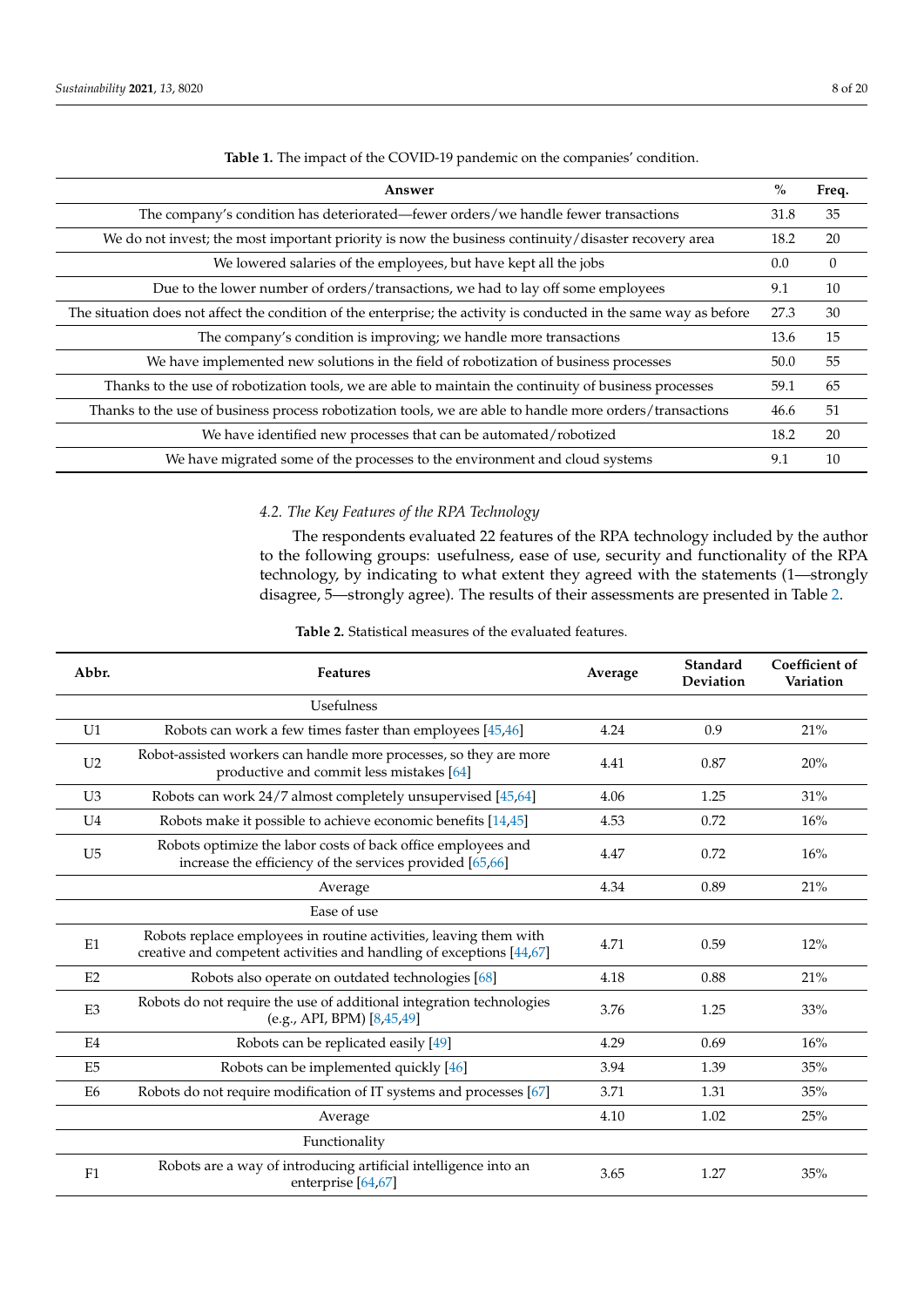<span id="page-8-0"></span>

| Abbr.          | <b>Features</b>                                                                                  | Average        | Standard<br>Deviation | <b>Coefficient of</b><br>Variation |
|----------------|--------------------------------------------------------------------------------------------------|----------------|-----------------------|------------------------------------|
| F2             | It is possible to remotely, centrally manage all the implemented<br>robots $[68]$                | 4.29           | 1.1                   | 26%                                |
| F <sub>3</sub> | Robots allow becoming independent from the historical knowledge<br>of the key employees [16]     | 4              | 1.17                  | 29%                                |
| F <sub>4</sub> | Robots give the possibility of a smooth transition to any solutions<br>from other vendors $[42]$ | 3.88           | 0.93                  | 24%                                |
| F <sub>5</sub> | Robots can integrate legacy systems [8,17]                                                       | 4.06           | 1.03                  | 25%                                |
| F <sub>6</sub> | Robots can accelerate the digital transformation of an enterprise [16]                           | 4.18           | 0.81                  | 19%                                |
| F <sub>7</sub> | Robots can be implemented in companies with technological debt<br>167 I                          |                | 1.01                  | 29%                                |
|                | Average                                                                                          | 3.93           | 1.05                  | 27%                                |
|                | Security                                                                                         |                |                       |                                    |
| S <sub>1</sub> | Robots are practically failure-free [17]                                                         | 3.65           | 1.11                  | 31%                                |
| S <sub>2</sub> | Robots help reduce human errors [64]                                                             | 4.24           | 0.9                   | 21%                                |
| S <sub>3</sub> | Robots do not cause the risk of data leakage; they maintain data<br>confidentiality [42]         | $\overline{4}$ | 1.06                  | 27%                                |
| S <sub>4</sub> | Robots enable the security of remote work [42]                                                   | 4.06           | 1.29                  | 27%                                |
| S <sub>5</sub> | Robots maintain consistent performance [17]                                                      | 4.06           | 1.29                  | 27%                                |
|                | Average                                                                                          | 4.00           | 1.13                  | 27%                                |

**Table 2.** *Cont.*

The mean value calculated for all the features in each group equaled 4.34 (usefulness), 4.10 (ease of use), 4.0 (security) and 3.93 (functionality) evaluated on a five-point Likert scale. This indicates that the features related to the usefulness of the RPA technology largely determine the decision of enterprises to adapt such solutions. The coefficient of variation indicates that the opinions of respondents varied insignificantly only in few cases (12–16% on average). For almost all the features, the opinions of respondents were quite dispersed (from 20 to 35%). Out of all the 22 features identified by the author, the highest scores on the five-point Likert scale (1—strongly disagree, 5—strongly agree) were assigned to the following features of software robots: E1—Robots replace employees in routine activities, leaving them with creative and competent activities and handling of exceptions (4.71), U4—Robots make it possible to achieve economic benefits (453), U5— Robots optimize the labor costs of back office employees and increase the efficiency of the services provided (4.47), U2—Robot-assisted workers can handle more processes, so they are more productive and commit less mistakes (4.41), E4—Robots can be replicated easily (4.29), F2—It is possible to remotely, centrally manage all the implemented robots (4.29), U1—Robots can work a few times faster than employees (4.24) and S2—Robots help reduce human errors (4.24). The average value of importance of all the features was 4.09. The lowest levels of importance (below the average value) were given to the following features of software robots: F7—Robots can be implemented in companies with technological debt (3.47), F1—Robots are a way of introducing artificial intelligence into an enterprise (3.65), S1—Robots are practically failure-free (3.65), E6—Robots do not require modification of IT systems and processes (3.71), E3—Robots do not require the use of additional integration technologies (e.g., API, BPM) (3.76), F4—Robots give the possibility of a smooth transition to any solutions from other vendors (3.88), E5—Robots can be implemented quickly (3.94).

The next step of the statistical analyses involved checking whether there were differences in the evaluation of individual RPA technology features. For this purpose, a repeated measures ANOVA was performed. The assumption of sphericity was broken:  $\chi^2(5) = 69.49$ ;  $p < 0.001$ ; hence, the Greenhouse–Geisser correction was used ( $\varepsilon = 0.73$ ).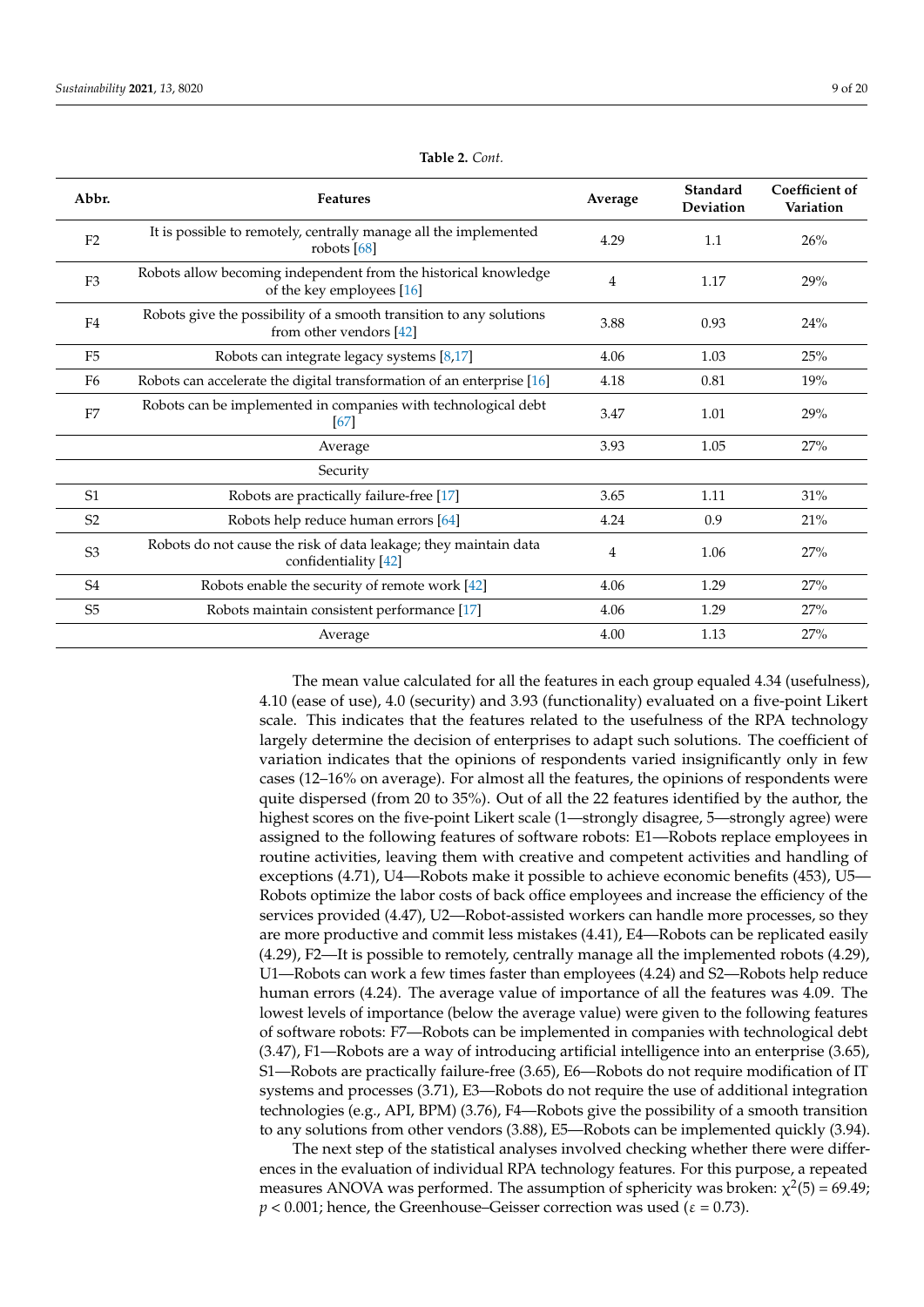The results of the analysis are statistically significant:  $F(2.18, 189.60) = 12.25; p < 0.001;$  $η<sup>2</sup><sub>p</sub> = 0.12$ , which means that there is a statistically significant difference between these four groups of features, therefore post hoc tests had to be performed to check between which of them such statistically significant differences were observed. To investigate the exact differences between the features, Sidak's post hoc tests were performed (Table [3\)](#page-9-0). It turns out that there are statistically significant differences between usefulness and ease of use, security and functionality. The other groups of features do not differ from each other.

Usefulness Ease of Use Security Usefulness - Ease of use 0.005 Security 0.002 0.721 - 2002 0.921 0.921 0.921 0.922 0.922 0.922 0.922 0.922 0.923 0.923 0.923 0.923 0.923 0.923 0.923 0.923 0.923 0.923 0.923 0.923 0.923 0.923 0.923 0.923 0.923 0.923 0.923 0.923 0.923 0.923 0.923 0.923 0. Functionality  $\leq 0.001$  0.143 0.829

<span id="page-9-0"></span>**Table 3.** Post hoc test significance values for the RPA technology features' evaluation.

In order to make an appropriate interpretation, the mean values of the evaluation results presented in the Table [4](#page-9-1) should be analyzed. It turns out that the highest rated among the groups of features was usefulness (4.35). It was assessed significantly better than the other three groups. In contrast, there were no statistically significant differences between ease of use, security and functionality.

<span id="page-9-1"></span>**Table 4.** Means and standard deviations for the RPA technology features' evaluation.

|                   | M    | SD   |
|-------------------|------|------|
| <b>Usefulness</b> | 4.35 | 0.67 |
| Ease of use       | 4.10 | 0.74 |
| Security          | 3.99 | 0.93 |
| Functionality     | 3.93 | 0.74 |

## *4.3. The Determinants and Barriers of RPA Technology Adoption*

The respondents also assessed the determinants and barriers of RPA technology adoption identified by the author in the literature by indicating to what extent they agreed with the statements (1—strongly disagree, 5—strongly agree). The next step of the analysis involved checking distributions of the quantitative variables. For this purpose, basic descriptive statistics were calculated along with the Shapiro–Wilk test. The results of the Shapiro–Wilk test are statistically significant for each variable. This means that their distributions are far from the Gaussian curve, but the skewness does not exceed the absolute value of 1. Therefore, the analyses are based on parametric tests—as long as their other assumptions are met. An exception to this is employee attitude regarding satisfaction. The skewness for this variable does not fall within the conventional limit. The analyses of this variable were confirmed with a nonparametric test. The results of distributions of the quantitative variables and the Shapiro–Wilk test are presented in Table [5.](#page-11-0)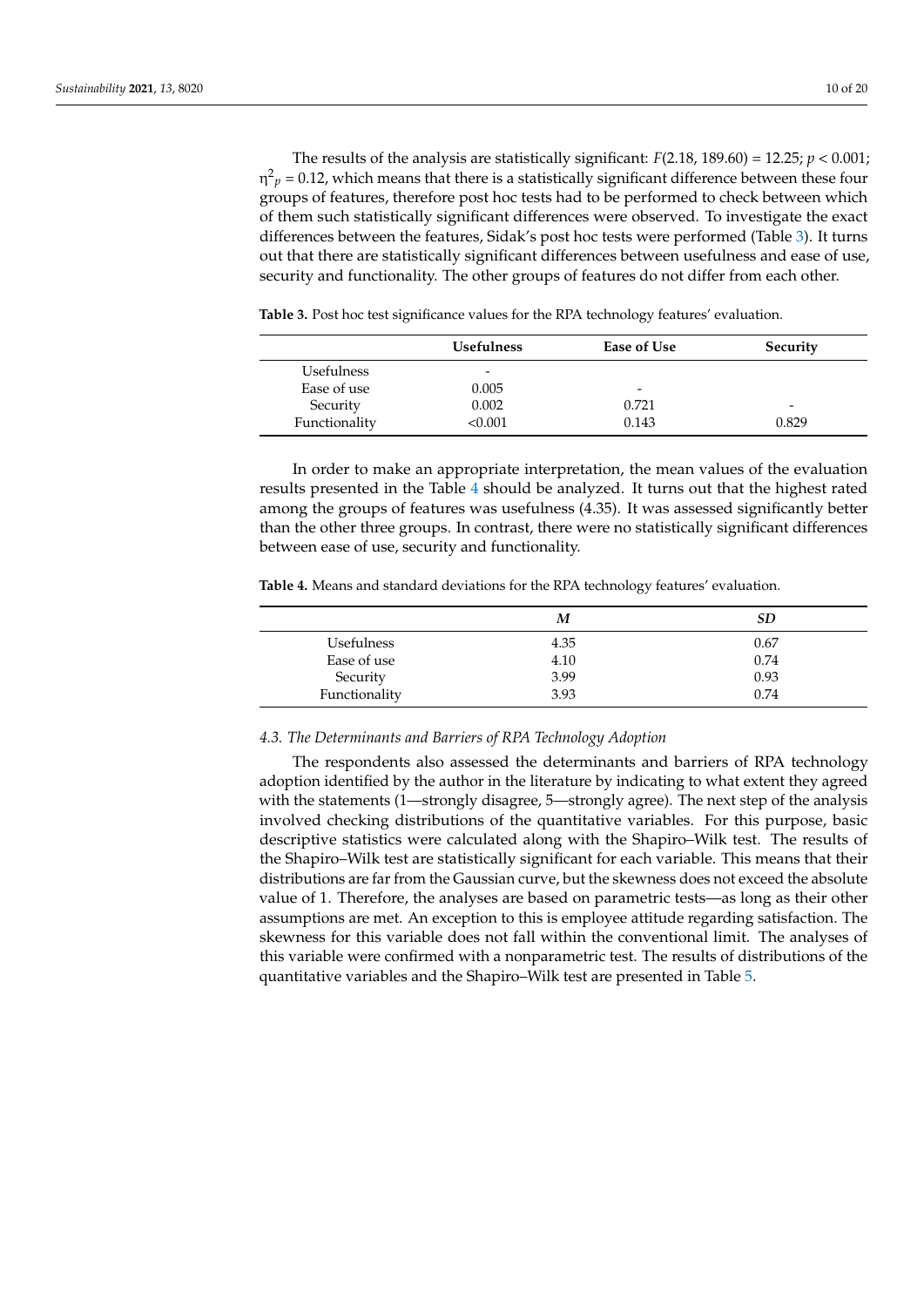| Abbr.          | <b>Item Description</b>                                                                                                                           | M    | Me   | <b>SD</b> | Sk.     | Kurt.   | Min  | Max  | $\boldsymbol{W}$ | $\boldsymbol{p}$ |
|----------------|---------------------------------------------------------------------------------------------------------------------------------------------------|------|------|-----------|---------|---------|------|------|------------------|------------------|
|                | Determinants                                                                                                                                      |      |      |           |         |         |      |      |                  |                  |
| D1             | Employees who perform repetitive tasks are inefficient [26]                                                                                       | 3.86 | 4.00 | 1.04      | $-0.41$ | $-1.05$ | 2.00 | 5.00 | 0.85             | < 0.001          |
| D2             | Young employees ("millennials") are not interested in doing repetitive, tedious<br>jobs                                                           | 2.85 | 3.00 | 1.09      | 0.25    | $-1.01$ | 1.00 | 5.00 | 0.87             | < 0.001          |
| D3             | Employees waste time because they are busy rewriting data between systems<br>and do not have time for activities that develop the enterprise [52] | 4.03 | 4.00 | 1.02      | $-0.47$ | $-1.21$ | 2.00 | 5.00 | 0.79             | < 0.001          |
| D <sub>4</sub> | Awareness that advanced automation of business processes is inevitable [26]                                                                       | 3.40 | 4.00 | 0.98      | $-0.12$ | $-1.06$ | 2.00 | 5.00 | 0.86             | < 0.001          |
| D5             | Ability to maintain processes preserves business continuity and meets<br>operational objectives [18]                                              | 3.97 | 4.00 | 1.11      | $-0.71$ | $-0.86$ | 2.00 | 5.00 | $0.80\,$         | < 0.001          |
| D <sub>6</sub> | Extra time for crisis management [7]                                                                                                              | 3.19 | 3.00 | 1.20      | $-0.14$ | $-0.58$ | 1.00 | 5.00 | 0.89             | < 0.001          |
| D7             | Lower operating costs [16]                                                                                                                        | 3.94 | 4.00 | 0.88      | $-0.41$ | $-0.59$ | 2.00 | 5.00 | 0.85             | < 0.001          |
| D <sub>8</sub> | Staff shortages [68]                                                                                                                              | 3.28 | 3.00 | 1.46      | $-0.28$ | $-1.24$ | 1.00 | 5.00 | 0.87             | < 0.001          |
| D <sub>9</sub> | No need for employee contact during isolation/quarantine [68]                                                                                     | 3.31 | 3.00 | 1.27      | $-0.22$ | $-0.81$ | 1.00 | 5.00 | 0.89             | < 0.001          |
| D10            | Employee overload due to the increased number of clients, growing number of<br>overtime hours [68]                                                | 2.88 | 3.00 | 0.89      | $-0.73$ | 0.01    | 1.00 | 4.00 | 0.82             | < 0.001          |
| D11            | Awareness that investing in new and innovative technologies is key to<br>achieving a competitive advantage [18]                                   | 3.36 | 4.00 | 1.15      | $-0.48$ | $-0.87$ | 1.00 | 5.00 | 0.85             | < 0.001          |
| D12            | High staff turnover and difficulty in recruiting staff with the required<br>competencies [54]                                                     | 3.17 | 3.00 | 0.86      | $-0.89$ | 0.23    | 1.00 | 4.00 | 0.80             | < 0.001          |
|                | <b>Barriers</b>                                                                                                                                   |      |      |           |         |         |      |      |                  |                  |
|                | Management reluctance [26]                                                                                                                        | 2.59 | 3.00 | 1.02      | 0.44    | 0.04    | 1.00 | 5.00 | 0.89             | < 0.001          |
|                | Reluctance of employees, fear of dismissal [26]                                                                                                   | 3.52 | 3.00 | 0.93      | 0.06    | $-0.85$ | 2.00 | 5.00 | 0.88             | < 0.001          |
|                | Frequent changes in processes, large number of exceptions [18]                                                                                    | 3.51 | 4.00 | 1.01      | $-0.27$ | $-0.46$ | 1.00 | 5.00 | 0.90             | < 0.001          |
|                | Large proportion of paper documents entering the processes [68]                                                                                   | 3.53 | 3.00 | 0.98      | $-0.06$ | $-0.66$ | 1.00 | 5.00 | 0.89             | < 0.001          |
|                | Nonoptimized and non-standardized processes [18]                                                                                                  | 3.57 | 4.00 | 1.07      | $-0.38$ | $-0.69$ | 1.00 | 5.00 | 0.89             | < 0.001          |
|                | Excessive costs of technology implementation [16]                                                                                                 | 2.83 | 3.00 | 1.12      | 0.19    | $-0.26$ | 1.00 | 5.00 | 0.89             | < 0.001          |

**Table 5.** Basic descriptive statistics along with the results of the Shapiro–Wilk test.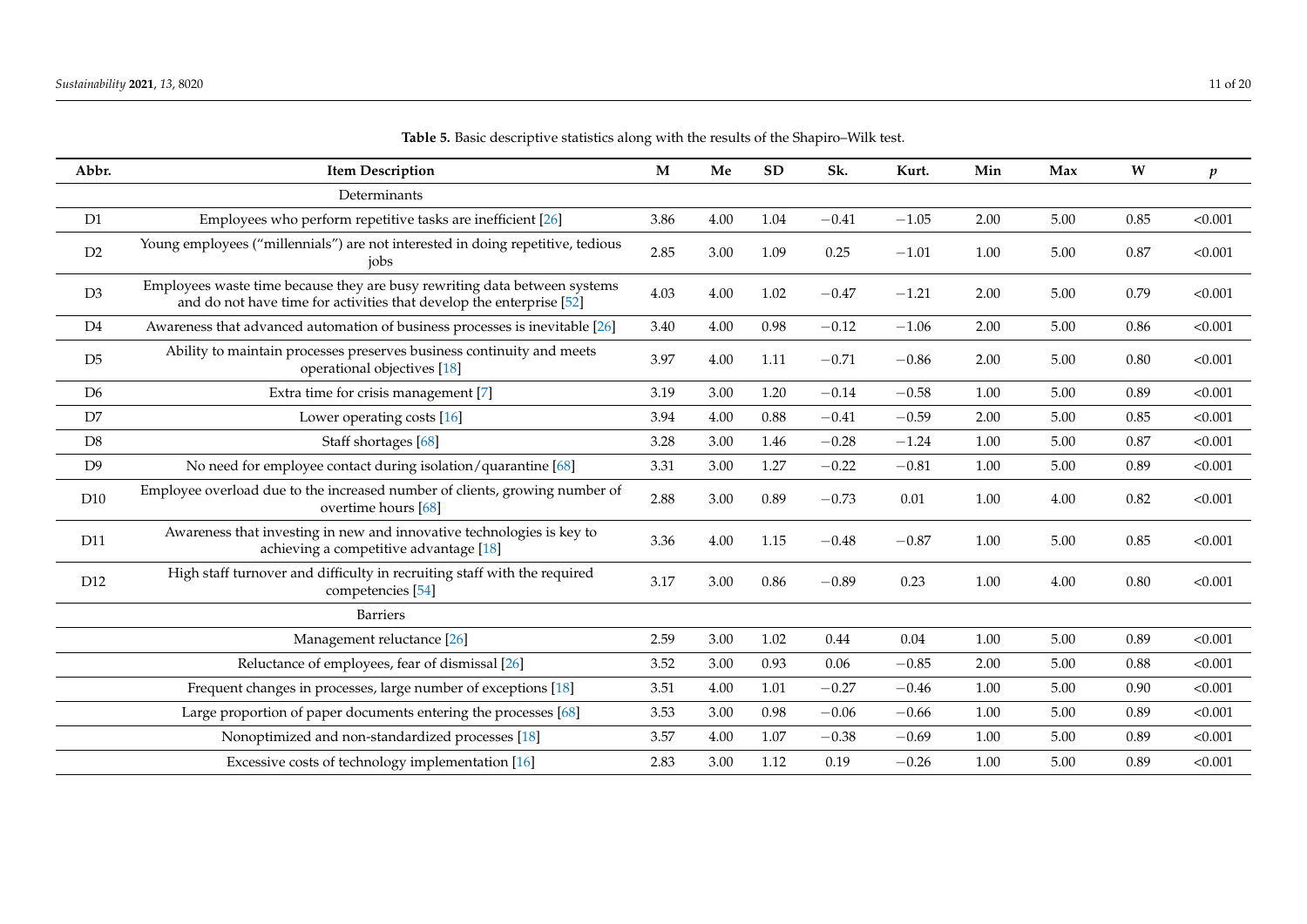<span id="page-11-0"></span>

|       |                                                                | <b>LAVIC J.</b> CUIII. |      |           |         |         |      |      |      |         |
|-------|----------------------------------------------------------------|------------------------|------|-----------|---------|---------|------|------|------|---------|
| Abbr. | <b>Item Description</b>                                        | M                      | Me   | <b>SD</b> | Sk.     | Kurt.   | Min  | Max  | W    | p       |
|       | Problems with ensuring an adequate level of data security [69] | 2.91                   | 3.00 | 1.14      | 0.32    | $-0.73$ | 1.00 | 5.00 | 0.90 | < 0.001 |
|       | Features                                                       |                        |      |           |         |         |      |      |      |         |
|       | Usefulness                                                     | 4.35                   | 4.60 | 0.67      | $-0.65$ | $-1.00$ | 3.00 | 5.00 | 0.84 | < 0.001 |
|       | Ease of use                                                    | 4.10                   | 4.33 | 0.74      | $-0.28$ | $-1.29$ | 2.83 | 5.00 | 0.89 | < 0.001 |
|       | Security                                                       | 3.99                   | 4.00 | 0.93      | $-0.85$ | 0.24    | 1.60 | 5.00 | 0.88 | < 0.001 |
|       | Functionality                                                  | 3.93                   | 4.00 | 0.74      | $-0.13$ | $-1.16$ | 2.71 | 5.00 | 0.92 | < 0.001 |

**Table 5.** *Cont.*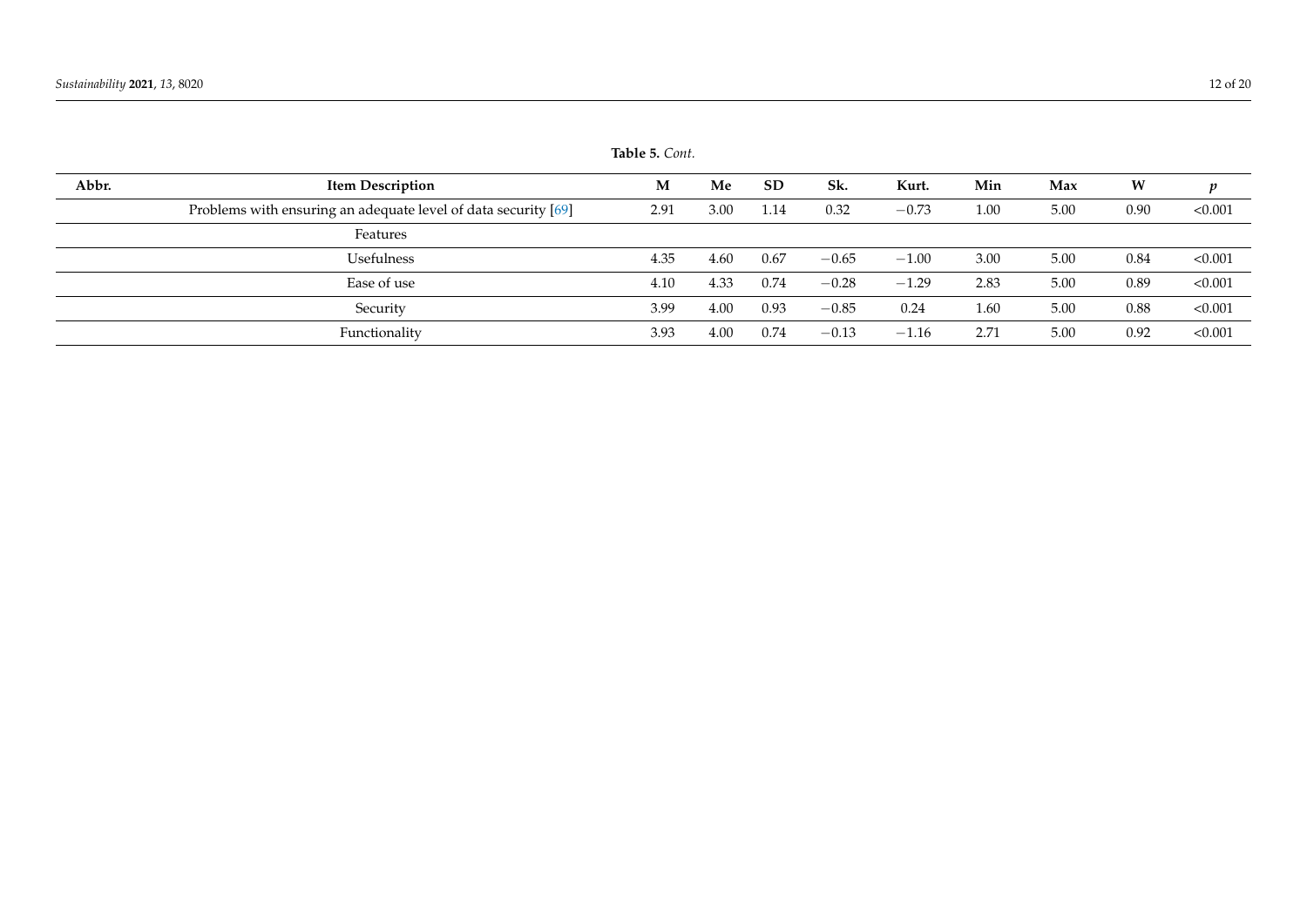In order to test the relationship between the barriers to decision-making on implementing the RPA technology and the evaluation of this technology, analyses of the Pearson correlation coefficient were performed. The results of the statistical analyses are statistically insignificant because none of the values of the correlation was below the value 0.05. This means that the barriers to decision-making on implementing the RPA technology at an enterprise are not related to the evaluation of this technology (Table [6\)](#page-12-0).

**Table 6.** Correlations between the barriers to RPA technology implementation and the RPA technology evaluation.

<span id="page-12-0"></span>

| <b>Barriers</b>                              |              | <b>Usefulness</b> | Ease of Use | Security | Functionality |
|----------------------------------------------|--------------|-------------------|-------------|----------|---------------|
|                                              | Pearson's r  | 0.04              | $-0.05$     | $-0.09$  | $-0.01$       |
| Management reluctance                        | Significance | 0.742             | 0.673       | 0.383    | 0.940         |
|                                              | Pearson's r  | $-0.07$           | 0.03        | $-0.10$  | $-0.08$       |
| Reluctance of employees, fear of dismissal   | Significance | 0.496             | 0.753       | 0.373    | 0.473         |
| Frequent changes in processes, large number  | Pearson's r  | $-0.02$           | $-0.12$     | $-0.09$  | $-0.09$       |
| of exceptions                                | Significance | 0.819             | 0.284       | 0.394    | 0.389         |
| Large proportion of paper documents entering | Pearson's r  | $-0.13$           | $-0.02$     | $-0.07$  | $-0.11$       |
| the processes                                | Significance | 0.220             | 0.861       | 0.525    | 0.312         |
|                                              | Pearson's r  | 0.10              | 0.10        | 0.18     | 0.17          |
| Nonoptimized and nonstandardized processes   | Significance | 0.371             | 0.371       | 0.098    | 0.120         |
|                                              | Pearson's r  | 0.13              | 0.05        | 0.16     | 0.15          |
| Excessive costs of technology implementation | Significance | 0.218             | 0.628       | 0.127    | 0.165         |
| Problems with ensuring an adequate level of  | Pearson's r  | $-0.06$           | $-0.02$     | 0.08     | 0.00          |
| data security                                | Significance | 0.557             | 0.829       | 0.476    | 0.996         |

The next stage of statistical analyses, again, necessitated the Pearson correlation, which was performed for the relationship between the significance indicated for the determinants of implementing the RPA technology and its evaluation.

From the conducted analyses, it appears that the importance of the determinant "Employees who perform repetitive tasks are inefficient" is positively related to all the RPA technology evaluation features. For ease of use and security, there are moderate relationships; for usefulness, there is a strong relationship; for functionality, there is a weak relationship. The positive nature of these relationships indicates that the more important it is in the implementation of the RPA technology that workers performing repetitive tasks are inefficient, the better the evaluation of the RPA technology.

On the other hand, the importance of the situation in which the developers of the systems implemented in the company no longer work in there covaries negatively with the usefulness of the RPA technology (weak relationship). The greater the importance attributed to this determinant, the weaker the evaluation of the usefulness of the RPA technology. The evaluation of the impact that employees lose time because they are busy rewriting data between systems and do not have time for business development activities correlates positively with all the RPA technology evaluation features. Mostly, these relationships are strong, with the exception of functionality (moderate relationship). The positive type of this relationship indicates that the more important the discussed determinant of implementing the RPA technology is for the respondents, the better is its evaluation.

Furthermore, a positive correlation was found between the importance of the awareness that advanced business process automation is inevitable and the security of the RPA technology (weak correlation). This shows that the more important this awareness is for the respondents, the safer the RPA technology is in their opinion.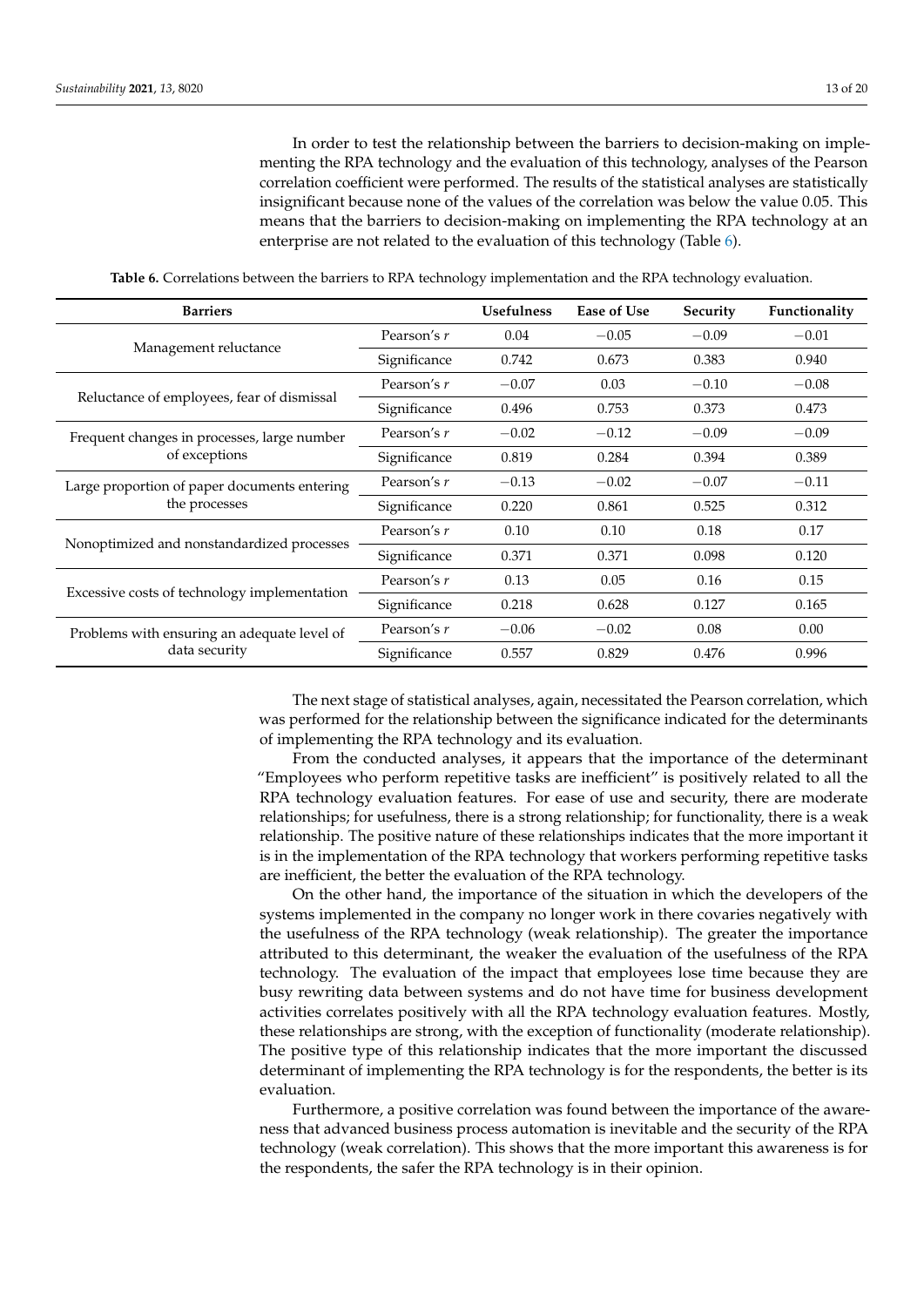Additionally, the importance of the determinant indicating the ability to maintain processes, preserve business continuity and meet operational objectives is negatively correlated with the security and functionality of the RPA technology (weak relationships). The negative nature of these relationships indicates that the higher the importance of the abovementioned determinant, the weaker the evaluation of the RPA technology in the area of security and functionality. On the other hand, lower operational costs covary positively with the security of the RPA technology (weak correlation). This means that if the respondents consider lower operational costs are more important for the implementation of the RPA technology, the better they evaluate the security aspect of this technology.

Positive and weak relationships were noted for the evaluation of the ease of use of the RPA technology and the following determinants: need for remote working of office workers, staff shortages and difficulties in organizing teamwork. The greater the importance of these determinants, the better the respondents rated the RPA technology in terms of ease of use. In contrast, the importance of the awareness that investing in new and innovative technologies is key to achieving a competitive advantage correlates negatively and moderately with usefulness. What follows is the fact that as the significance of this determinant increases, the usefulness rating of the RPA technology decreases.

High staff turnover and difficulty in recruiting staff with the required competencies are negatively related to both usefulness (weak correlation) and functionality (moderate correlation). The greater the importance attributed by the respondents to staff turnover and difficulty in recruiting staff with the required competencies, the weaker the evaluation of the usefulness and functionality of the RPA technology. Still, the determinant indicating earlier implementation of these solutions covaries negatively with all the RPA technology evaluation features. Mostly, these are moderate correlations, with the exception of security (weak relationship). The negative nature of this relationship indicates that as the importance of this determinant increases, the assessment of the RPA technology decreases.

The remaining correlations were found to be statistically insignificant. The results of all the correlation analyses between the determinants of implementing the RPA technology and its evaluation are presented in Table [7.](#page-14-0)

|                                                                                     |              | <b>Usefulness</b> | <b>Ease of Use</b> | Security | Functionality |
|-------------------------------------------------------------------------------------|--------------|-------------------|--------------------|----------|---------------|
| Employees who perform repetitive tasks are                                          | Pearson's r  | 0.52              | 0.42               | 0.37     | 0.26          |
| inefficient                                                                         | Significance | < 0.001           | < 0.001            | < 0.001  | 0.015         |
| Young employees ("millennials") are not                                             | Pearson's r  | 0.04              | 0.08               | 0.12     | 0.10          |
| interested in doing repetitive, tedious jobs                                        | Significance | 0.735             | 0.436              | 0.253    | 0.334         |
| Employees waste time because they are busy                                          | Pearson's r  | 0.51              | 0.57               | 0.52     | 0.33          |
| rewriting data between systems                                                      | Significance | < 0.001           | < 0.001            | < 0.001  | 0.001         |
| Awareness that advanced automation of                                               | Pearson's r  | 0.08              | 0.18               | 0.25     | 0.11          |
| business processes is inevitable                                                    | Significance | 0.471             | 0.101              | 0.021    | 0.328         |
| Ability to maintain processes, preserve<br>business continuity and meet operational | Pearson's r  | $-0.01$           | $-0.09$            | $-0.28$  | $-0.29$       |
| objectives                                                                          | Significance | 0.959             | 0.410              | 0.009    | 0.007         |
|                                                                                     | Pearson's r  | 0.06              | 0.09               | $-0.02$  | $-0.16$       |
| Extra time for crisis management                                                    | Significance | 0.570             | 0.414              | 0.864    | 0.143         |
|                                                                                     | Pearson's r  | 0.14              | 0.12               | 0.21     | 0.04          |
| Lower operating costs                                                               | Significance | 0.181             | 0.276              | 0.049    | 0.678         |
|                                                                                     | Significance | 0.456             | 0.018              | 0.793    | 0.279         |
|                                                                                     | Pearson's r  | 0.12              | 0.25               | 0.18     | $-0.08$       |
| Staff shortages                                                                     | Significance | 0.252             | 0.017              | 0.094    | 0.452         |

**Table 7.** Correlations between the determinants of RPA technology adoption and its evaluation.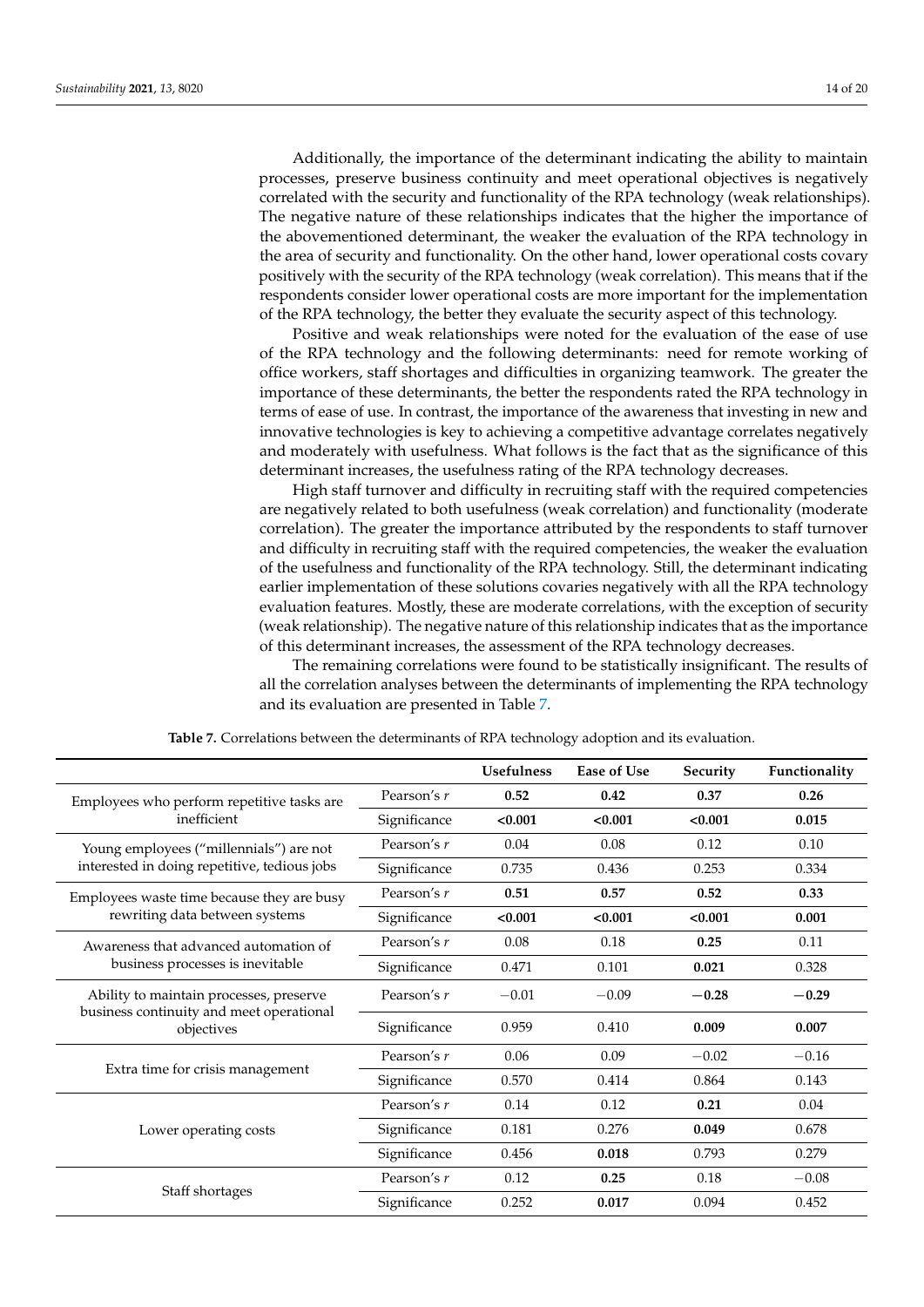<span id="page-14-0"></span>

|                                                                        |              | <b>Usefulness</b> | Ease of Use | Security | Functionality |
|------------------------------------------------------------------------|--------------|-------------------|-------------|----------|---------------|
| No need for employees to contact during                                | Pearson's r  | 0.09              | 0.18        | 0.16     | 0.02          |
| isolation/quarantine                                                   | Significance | 0.394             | 0.088       | 0.141    | 0.877         |
| Employee overload due to the increased                                 | Pearson's r  | $-0.18$           | 0.14        | 0.19     | $-0.06$       |
| number of clients, growing number of<br>overtime hours                 | Significance | 0.100             | 0.186       | 0.074    | 0.611         |
| Awareness that investing in new and                                    | Pearson's r  | $-0.30$           | 0.16        | $-0.06$  | $-0.08$       |
| innovative technologies is key to achieving a<br>competitive advantage | Significance | 0.005             | 0.129       | 0.574    | 0.449         |
| High staff turnover and difficulty in recruiting                       | Pearson's r  | $-0.23$           | $-0.04$     | $-0.05$  | $-0.35$       |
| staff with the required competencies                                   | Significance | 0.030             | 0.725       | 0.611    | < 0.001       |

**Table 7.** *Cont.*

To complete the statistical analyses, linear regression analyses were performed for individual determinants of RPA technology implementation "Employees who perform repetitive tasks are inefficient" and "Employees waste time because they are busy rewriting data between systems". The evaluation of the RPA technology was included as a predictor in the model.

Firstly, the analysis was performed for the statement "Employees who perform repetitive tasks are inefficient". The results of this analysis are statistically significant and explain 43% of the variance of the explained variable. Usefulness and security (positive relationship) and functionality (negative relationship) proved to be significant predictors. Each of these predictors is strong. It follows that as usefulness increases by one unit, the evaluation of the significance that employees who perform repetitive tasks are inefficient increases by one unit. If security is increased by one unit, the importance of the discussed determinant is higher by 0.91. On the other hand, as functionality increases by one unit, the importance of this statement is lower by 1.28. The results of the regression analysis are presented in Table [8.](#page-14-1)

<span id="page-14-1"></span>**Table 8.** Regression coefficients for the RPA technology implementation determinant "Employees performing repetitive tasks are ineffective".

|               | B       | SЕ   | ß       | t       | p       | F(4, 83) | v       | $R_{adj}^2$ |
|---------------|---------|------|---------|---------|---------|----------|---------|-------------|
| Const         | 0.20    | 0.60 |         | 0.33    | 0.746   |          |         |             |
| Usefulness    | 1.00    | 0.17 | 0.64    | 5.82    | < 0.001 |          |         |             |
| Ease of use   | 0.18    | 0.15 | 0.13    | 1.15    | 0.255   | 17.15    | < 0.001 | 0.43        |
| Security      | 0.91    | 0.21 | 0.81    | 4.44    | < 0.001 |          |         |             |
| Functionality | $-1.28$ | 0.28 | $-0.91$ | $-4.64$ | < 0.001 |          |         |             |

For the determinant of implementing the RPA technology "Employees waste time because they are busy rewriting data between systems," the model proved to be adequately suited to the data. Moreover, according to the adjusted coefficient of determination  $R^2$ , it accounts for 63% of the variance of the explained variable. All predictors significantly predict a change in the value of the analyzed statement. Only functionality turned out to be in a negative relationship with the explained variable; the other predictors are positively related. These are mainly strong predictors, with the exception of ease of use (weak predictor).

This model should be interpreted as follows: as usefulness increases by one unit, the importance of the determinant "Employees waste time because they are busy rewriting data between systems" is greater by 0.85. If ease of use increases by one unit, the importance of this determinant increases by 0.38. If security increases by one unit, the importance of this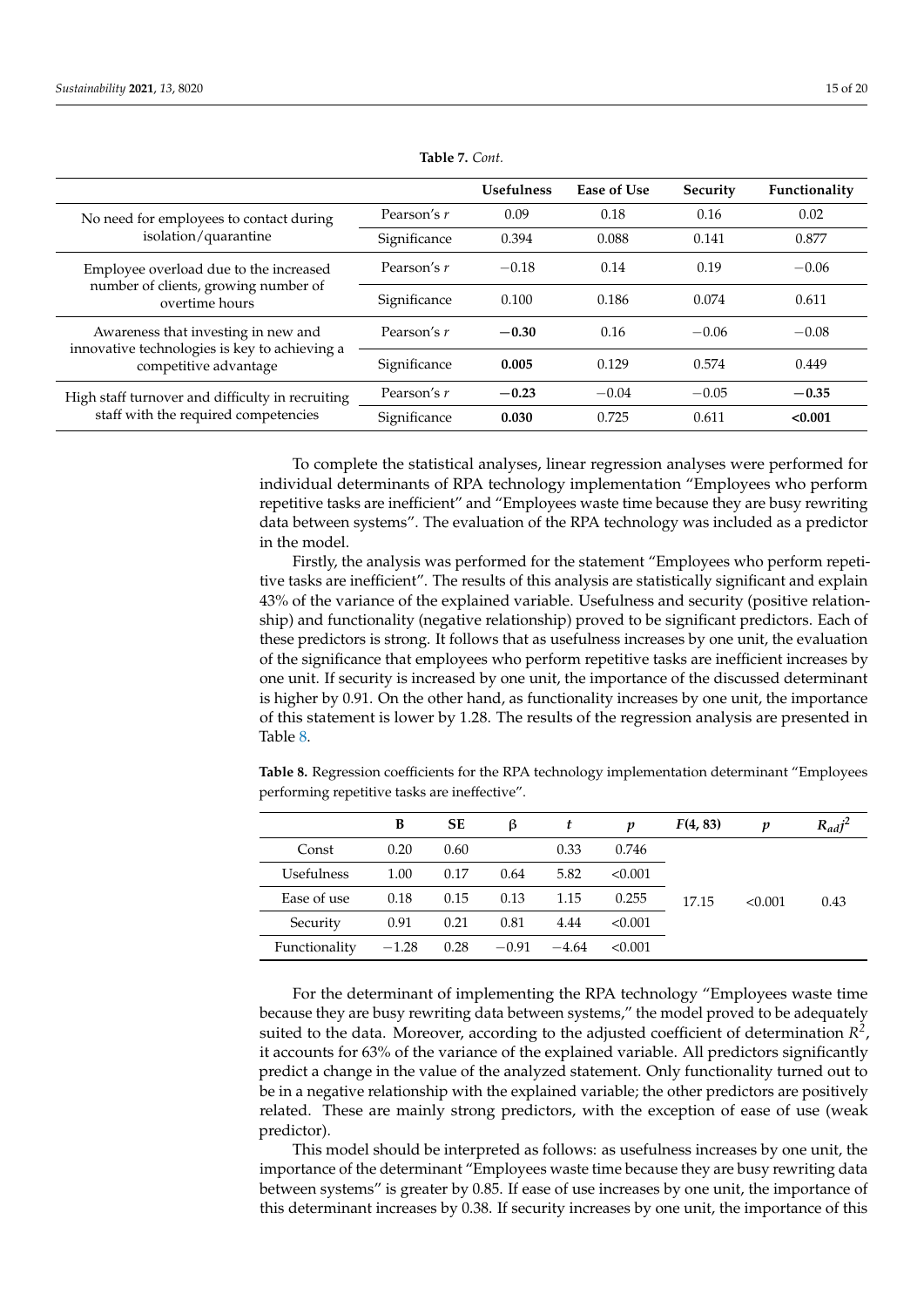determinant increases by 1.22. Conversely, in case of functionality, as this value increases by one unit, the importance of this determinant decreases by 1.57. The results of this linear regression analysis are presented in Table [9.](#page-15-0)

<span id="page-15-0"></span>**Table 9.** Regression coefficients for the determinant of RPA technology implementation "Employees waste time because they are busy rewriting data between systems".

|               | В       | SЕ   | ß       |         |         | F(4, 83) |         | $R_{ad}j^2$ |
|---------------|---------|------|---------|---------|---------|----------|---------|-------------|
| Const         | 0.08    | 0.47 |         | 0.17    | 0.868   |          |         |             |
| Usefulness    | 0.85    | 0.14 | 0.56    | 6.25    | < 0.001 |          |         |             |
| Ease of use   | 0.38    | 0.12 | 0.28    | 3.11    | 0.003   | 37.59    | < 0.001 | 0.63        |
| Security      | 1.22    | 0.16 | 1.11    | 7.54    | < 0.001 |          |         |             |
| Functionality | $-1.57$ | 0.22 | $-1.13$ | $-7.19$ | < 0.001 |          |         |             |

### **5. Conclusions**

## *5.1. Research Contribution*

Since the outbreak of the COVID-19 pandemic, the processes of digital transformation have significantly accelerated and have become the undisputed leaders of all the initiatives undertaken by enterprises, both those that have for a long time been implementing initiatives related to digitization and those that only transformed their activities in the areas of internal operations and work transformation as a result of the pandemic.

The study contributes to scientific knowledge and has practical implications for process automation decision-makers concerned with the adoption of the Robotic Process Automation technology. All the more important is the fact that Kregel supports the claim that RPA is now a mature technology with a prospective further growth of adoption [\[61\]](#page-19-5).

The result of the research is the diagnosis of the impact of the pandemic on companies' processes and the identification of the fundamental technology features influencing the adoption of Robotic Process Automation by Polish service companies. Sixty percent of the respondents indicated that robotization tools allowed maintaining the continuity of business processes. Nearly half of the surveyed respondents claimed that thanks to the use of business process robotization tools, they were able to handle more orders or transactions.

The features related to the usefulness of the RPA technology largely determine decisions of enterprises to adopt such solutions. The highest scores were assigned to the following features of software robots: E1—Robots replace employees in routine activities, leaving them with creative and competent activities and handling of exceptions, U4—Robots make it possible to achieve economic benefits, U5—Robots optimize the labor costs of back office employees and increase the efficiency of the services provided, U2—Robot-assisted workers can handle more processes, so they are more productive and commit less mistakes. The lowest levels of importance (below the average value) were given to the following features of software robots: E5—Robots can be implemented quickly, E3—Robots do not require the use of additional integration technologies (e.g., API, BPM) and F4—Robots give the possibility of a smooth transition to any solutions from other vendors.

The most frequently indicated barriers to technology implementation were related to nonoptimized, non-standardized and non-digitized processes with a large number of exceptions.

#### *5.2. Research Implications*

The obtained results of this study can help process automation decision-makers to understand the potential drivers of and barriers to the adoption of software robots by enterprises and may be an important determinant for companies' managers to implement such solutions. However, implementing RPA represents a challenge, and organizations must learn to manage RPA adoption to achieve the best results.

In the likely future, organizations may continue to use business process automation solutions, partly as business continuity enablers in case of similar crises but mainly to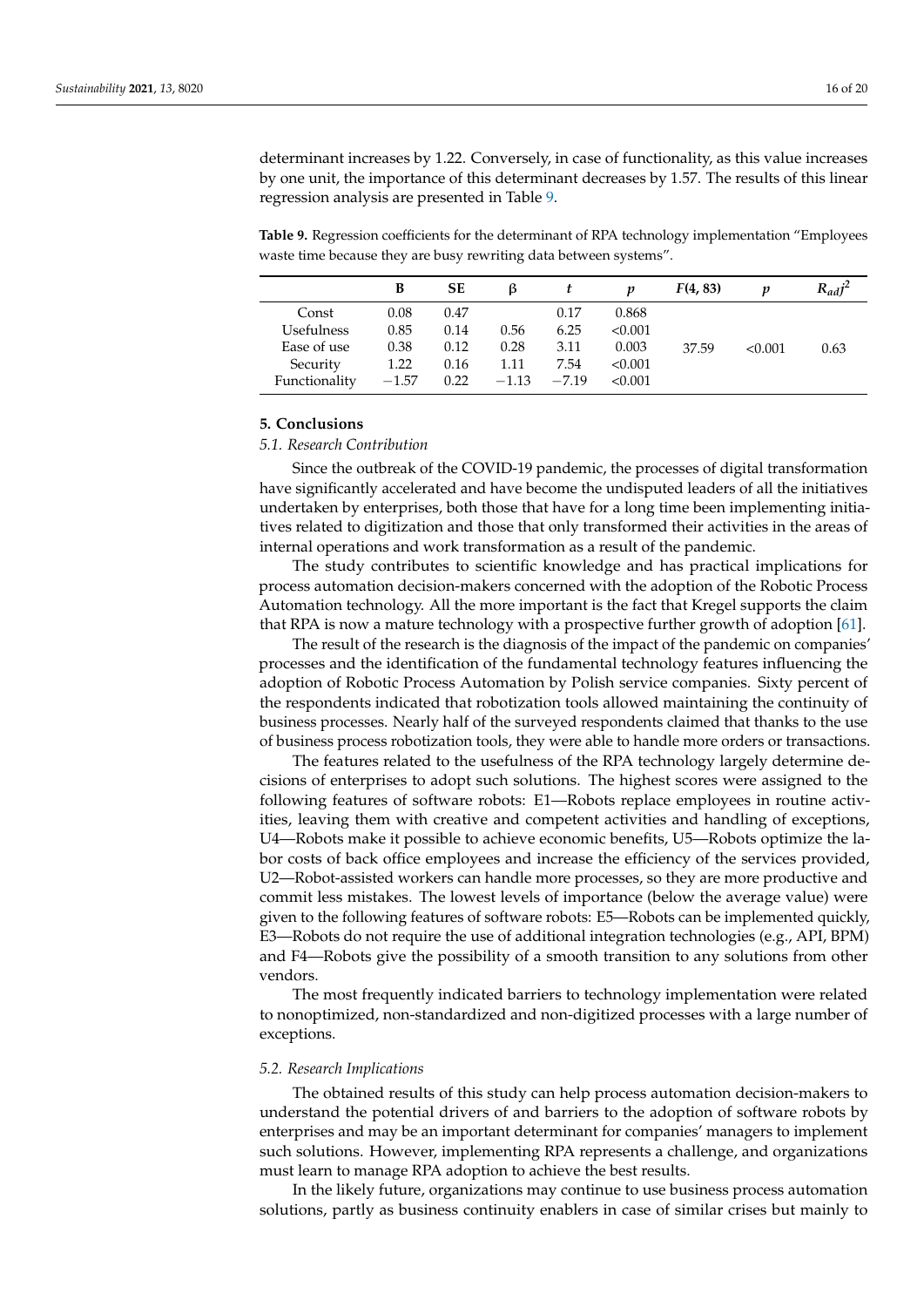relieve employees of repetitive [\[69\]](#page-19-15), time-consuming, simple tasks and direct their potential to more ambitious tasks, fostering the development of the company, increasing its competitiveness and the quality of services. Software robots will work side-by-side with humans, enabling people to focus on tasks where creativity and social skills are needed. The perception of the role of human resources must thus be reformulated [\[68\]](#page-19-12), new roles in business processes must be indicated [\[34\]](#page-18-4). It seems to be a very essential issue in the context of the future human–robot interaction.

The paper aimed to identify the most significant features in terms of perceived usefulness, ease of use, security and functionality that influence the adoption of the RPA technology by Polish service enterprises during the COVID-19 pandemic. Such information could be of practical value for managers not only during the pandemic, but also in case of any unprecedented crisis situations as well as in the face of an increasingly rapid digital transformation.

During the COVID-19 crisis, business continuity and productivity have deteriorated significantly. Technology is playing a vital role in tackling the pandemic. RPA will not be a nirvana solution fixing everything in the current situation, but can help to ensure that the processes will have the capability to operate critical business functions during emergency events and support access and interfaces with key tools and applications. In the absence of on-site interaction and communication, RPA can also be used to support employees with questions relating to internal processes. One of the most important challenges for companies is to identify the appropriate processes suitable for automation and robotization with the use of the RPA technology to avoid inefficiency and failure. Therefore, it is necessary to diagnose the potential for the robotization of processes at an enterprise before the decision to implement the RPA technology is made. There is no justification for robotizing business processes that are non-standardized, non-optimized, non-digitized, frequently changed and have many exceptions.

### *5.3. Research Limitations*

As every research, this analysis also has its limitations. First of all, this study is limited to RPA as one particular area of automation. That means that the findings might not be completely transferrable to the general discussion of the effects of automation, but the author believes that some arguments might be transferrable by means of logical reasoning. Another limitation is related to the sample, which only involved representatives from Polish service enterprises. The research should therefore be extended to take into account responses of representatives from other sectors. As this survey is only national in nature, comparative research approaches in different countries would further increase the understanding of the phenomena under study. The key findings discussed in this study can be used as research propositions or hypotheses for further studies.

## *5.4. Further Research*

Within the digital transformation which is continuously progressing, Robotic Process Automation is drawing much corporate attention. However, while RPA is a popular topic in the corporate world, the academic research lacks a theoretical and synoptic analysis of RPA. Being a niche area of information technology, the literature on RPA is scant [\[62\]](#page-19-6). Further investigations should involve a comprehensive assessment of this technology, identification of roadmaps for effective adoption and reveal additional determinants as well as factors influencing the adoption of the RPA technology. Thus, further research should be more profound with the aim to propose and test a framework from the technology–organization– environment (TOE) theory to explain SMEs' adoption of the RPA technology. Authors may also analyze the development of software robots' data-related, integration-related and process-related functionalities. Further research should also include the identification of employees' attitudes towards software robots and perceived changes that RPA has on their job characteristics.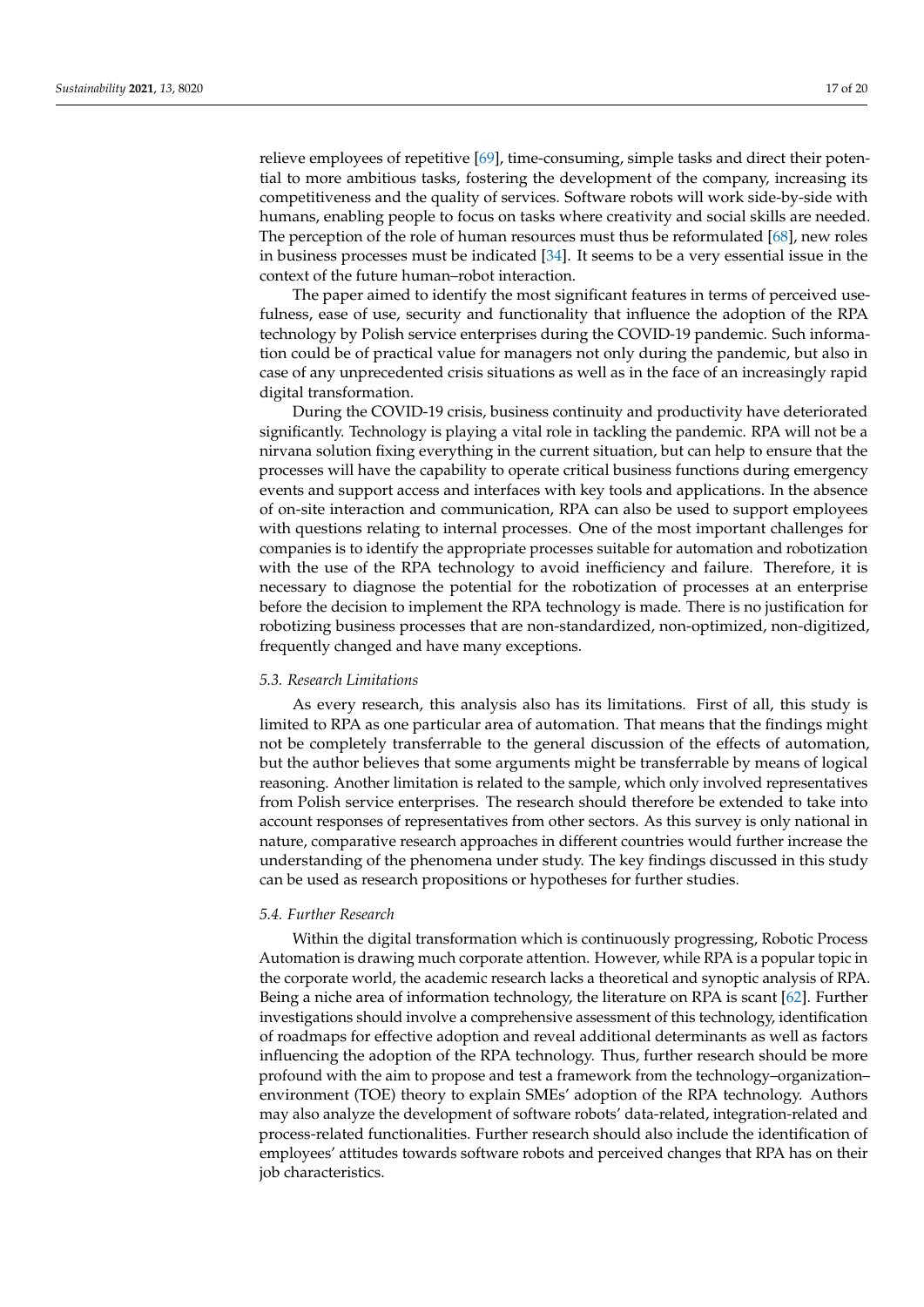**Funding:** The publication of the article for 11th International Conference on Engineering, Project, and Production Management—EPPM2021 was financed in the framework of the contract no. DNK/SN/465770/2020 by the Ministry of Science and Higher Education within the "Excellent Science" programme.

**Conflicts of Interest:** The author declares having no conflict of interest.

## <span id="page-17-24"></span>**References**

- <span id="page-17-0"></span>1. Atilgan, O. Covid-19 and crisis management. In *COVID-19 and New Business Ecosystem*; Gazi Publishing: Ankara, Turkey, 2020; pp. 141–153.
- <span id="page-17-1"></span>2. Margherita, M.; Heikkila, M. Business Continuity in the COVID-19. Emergency: A Framework of Actions Undertaken by World-Leading Companies. *Bus. Horiz.* **2021**. [\[CrossRef\]](http://doi.org/10.1016/j.bushor.2021.02.020)
- 3. Păunescu, C.; Argatu, R. Critical functions in ensuring effective business continuity management. Evidence from Romanian companies. *J. Bus. Econ. Manag.* **2020**, *21*, 497–520. [\[CrossRef\]](http://doi.org/10.3846/jbem.2020.12205)
- <span id="page-17-25"></span><span id="page-17-19"></span>4. Shen, Y.; Guo, D.; Long, F.; Mateos, L.A.; Ding, H.; Xiu, Z.; Hellman, R.B.; King, A.; Chen, S.; Tan, C.H. Robots Under COVID-19 Pandemic: A Comprehensive Survey 2021. *IEEE Access* **2021**, *9*, 1590–1615. [\[CrossRef\]](http://doi.org/10.1109/ACCESS.2020.3045792)
- <span id="page-17-5"></span>5. Mbunge, E.; Akinnuwesi, B.; Fashoto, S.G.; Metfula, A.S.; Mashwama, P. A critical review of emerging technologies for tackling COVID-19 pandemic. *Hum. Behav. Emerg. Technol.* **2021**, *3*, 25–39. [\[CrossRef\]](http://doi.org/10.1002/hbe2.237) [\[PubMed\]](http://www.ncbi.nlm.nih.gov/pubmed/33363278)
- <span id="page-17-23"></span><span id="page-17-6"></span>6. Bullock, J.; Luccioni, A.; Pham, K.H.; Sin Nga Lam, C.; Luengo-Oroz, M. Mapping the Landscape of Artificial Intelligence Applications against COVID-19. *J. Artif. Intell. Res.* **2020**, *69*, 807–845. [\[CrossRef\]](http://doi.org/10.1613/jair.1.12162)
- <span id="page-17-2"></span>7. Javaid, M.; Haleem, A.; Vaishya, R.; Bahl, S.; Suman, R.; Vaish, A. Industry 4.0 technologies and their applications in fighting COVID-19 pandemic. *Diabetes Metab. Syndr. Clin. Res. Rev.* **2020**, *14*, 419–422. [\[CrossRef\]](http://doi.org/10.1016/j.dsx.2020.04.032)
- <span id="page-17-3"></span>8. Nadikattu, R.R. Information Technologies: Rebooting the World Activities during COVID-19. *SSRN Electron. J.* **2020**. [\[CrossRef\]](http://doi.org/10.2139/ssrn.3622733)
- <span id="page-17-4"></span>9. Agarwal, S.; Punna, N.S.; Sonbhadraa, S.K.; Tanveerb, M.; Nagabhushana, P.; Soundra Pandianc, K.K.; Saxenad, P. Unleashing the power of disruptive and emerging technologies amid COVID-19. *arXiv* **2020**, arXiv:2005.11507.
- <span id="page-17-7"></span>10. Nah, F.F.N.; Siau, K. Covid-19 pandemic—Role of technology in transforming business to the new normal. In *Lecture Notes in Computer Science*; Springer: Cham, Switzerland, 2020; pp. 585–600.
- <span id="page-17-8"></span>11. Bogue, R. Robots in a contagious world. *Ind. Robot* **2020**, *47*, 642–673. [\[CrossRef\]](http://doi.org/10.1108/IR-05-2020-0101)
- <span id="page-17-9"></span>12. Khaleghi, A.; Mohammadi, M.R.; Jahromi, G.P.; Zarafshan, H. New ways to manage pandemics: Using technologies in the era of COVID-19, a narrative review. *Iran J. Psychiatry* **2020**, *15*, 236–242. [\[CrossRef\]](http://doi.org/10.18502/ijps.v15i3.3816)
- <span id="page-17-10"></span>13. Wang, X.V.; Wang, L. A literature survey of the robotic technologies during the COVID-19 pandemic. *J. Manuf. Syst.* **2021**. [\[CrossRef\]](http://doi.org/10.1016/j.jmsy.2021.02.005)
- <span id="page-17-11"></span>14. Van der Aalst, W.M.P.; Bichler, M.; Heinzl, M. Robotic Process Automation. *Bus. Inf. Syst. Eng.* **2018**, *60*, 269–272. [\[CrossRef\]](http://doi.org/10.1007/s12599-018-0542-4)
- <span id="page-17-22"></span><span id="page-17-12"></span>15. Geyer-Klingeberg, J.; Nakladal, J.; Baldauf, F.; Fabian, V. Process Mining and Robotic Process Automation: A Perfect Match. In Proceedings of the 6th International Conference on Business Process Management (BPM), Sydney, NSW, Australia, 9–14 September 2018.
- <span id="page-17-13"></span>16. Siderska, J. Robotic Process Automation—A Driver of Digitial Transformation? *Eng. Manag. Prod. Serv.* **2020**, *12*, 21–31.
- <span id="page-17-20"></span>17. Madakam, S.; Holmukhe, R.M.; Jaiswal, D.K. The future digital work force: Robotic Process Automation (RPA). *J. Inf. Syst. Technol. Manag.* **2019**, *16*, 1–14. [\[CrossRef\]](http://doi.org/10.4301/S1807-1775201916001)
- <span id="page-17-21"></span>18. Santos, F.; Pereira, R.; Vasconcelos, J.B. Toward Robotic Process Automation implementation. *Bus. Process Manag. J.* **2018**, *3*, 405–420.
- <span id="page-17-14"></span>19. Kozłowska, J. Servitization of manufacturing: Survey in the Polish machinery sector. *Eng. Manag. Prod. Serv.* **2020**, *12*, 20–33.
- <span id="page-17-15"></span>20. Mendling, J.; Decker, G.; Hull, R.; Reijers, H.A.; Weber, I. How do Machine Learning, Robotic Process Automation and Blockchains Affect the Human Factor in Business Process Management? *Commun. Assoc. Inf. Syst.* **2018**, *43*, 297–320. [\[CrossRef\]](http://doi.org/10.17705/1CAIS.04319)
- <span id="page-17-16"></span>21. IEEE Corporate Advisory Group. *IEEE Guide for Terms and Concepts in Intelligent Process Automation*; IEEE: Piscataway, NJ, USA, 2017.
- <span id="page-17-17"></span>22. Miniati, R.; Dori, F.; Cecconi, G.; Gusinu, R.; Niccolini, F.; Gentili, B.G. HTA decision support system for sustainable business continuity management in hospitals. The case of surgical activity at the Univesity Hospital in Florence. *Technol. Health Care* **2013**, *21*, 49–61. [\[CrossRef\]](http://doi.org/10.3233/THC-120709)
- 23. Houy, C.; Reiter, M.; Fettke, P.; Loos, P.; Hoesch-Klohe, K.; Ghose, A. Advancing Business Process Technology for Humanity: Opportunities and Challenges of Green BPM for Sustainable Business Activities. In *Green Business Process Management*; vom Brocke, J., Seidel, S., Recker, J., Eds.; Springer: Berlin/Heidelberg, Germany, 2012.
- 24. Geissdoerfer, M.; Bocken, N.M.P.; Hultink, E.J. Design thinking to enhance the sustainable business modelling process—A workshop based on a value mapping process. *J. Clean. Prod.* **2016**, *135*, 1218–1232. [\[CrossRef\]](http://doi.org/10.1016/j.jclepro.2016.07.020)
- 25. Opitz, N.; Krüp, H.; Kolbe, L.M. Environmental sustainable business process management—Developing a green BPM readiness model. In Proceedings of the PACIS 2014 Proceedings, Chengdu, China, 24–28 June 2014; p. 12.
- 26. Kucia, M.; Hajduk, G.; Mazurek, G.; Kotula, N. The Implementation of New Technologies in Customer Value Management—A Sustainable Development Perspective. *Sustainability* **2021**, *13*, 469. [\[CrossRef\]](http://doi.org/10.3390/su13020469)
- <span id="page-17-18"></span>27. Doyle, R.; Conboy, K. The role of IS in the covid-19 pandemic: A liquid-modern perspective. *Int. J. Inf. Manag.* **2020**, *55*, 102184. [\[CrossRef\]](http://doi.org/10.1016/j.ijinfomgt.2020.102184)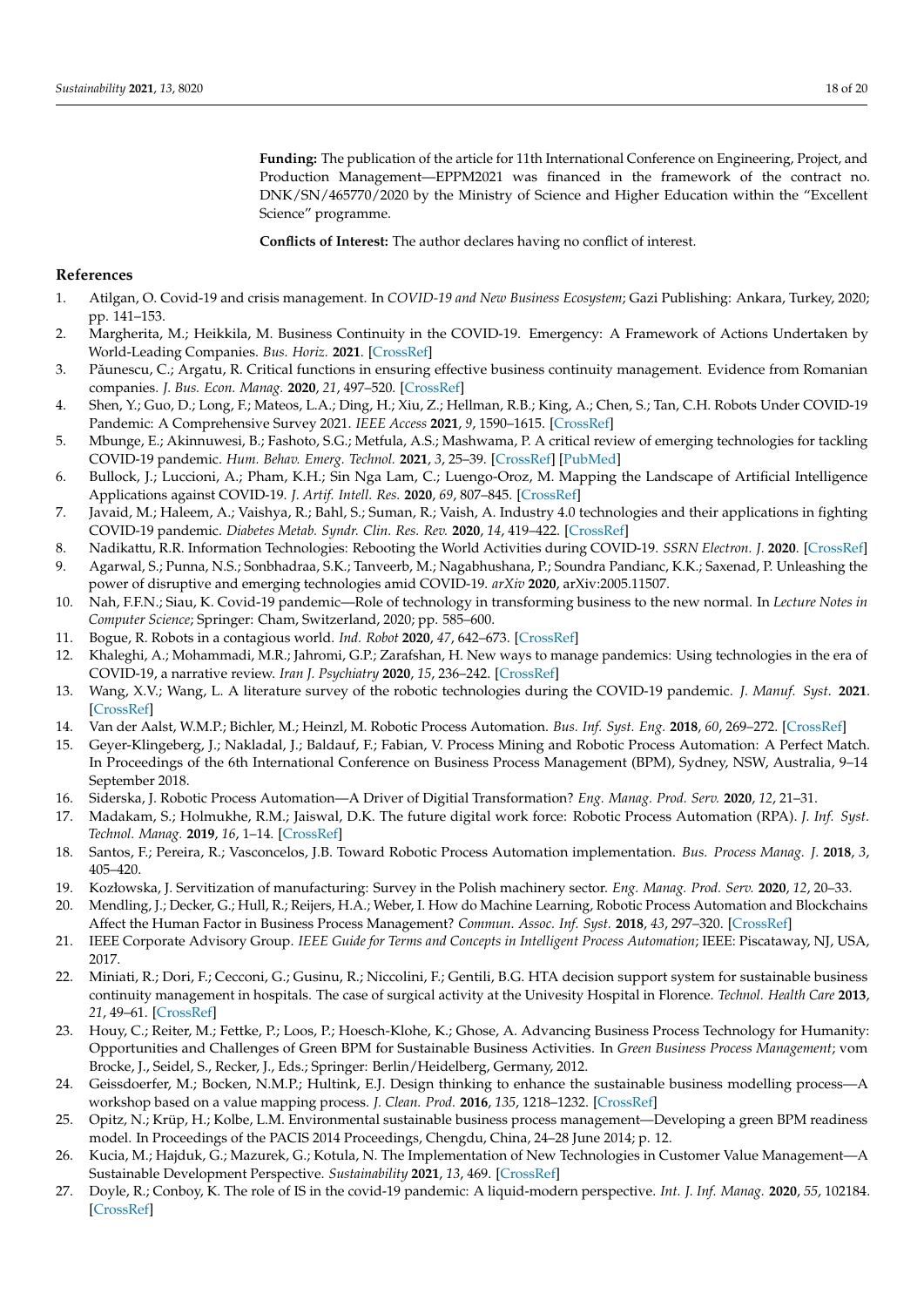- <span id="page-18-0"></span>28. Pan, S.L.; Zhang, S. From fighting COVID-19 pandemic to tackling sustainable development goals: An opportunity for responsible information systems research. *Int. J. Inf. Manag.* **2020**, *55*, 102196. [\[CrossRef\]](http://doi.org/10.1016/j.ijinfomgt.2020.102196)
- 29. Fletcher, G.; Griffiths, M. Digital transformation during a lockdown. *Int. J. Inf. Manag.* **2020**, *55*, 102185. [\[CrossRef\]](http://doi.org/10.1016/j.ijinfomgt.2020.102185)
- 30. Bunker, D. Who do you trust? The digital destruction of shared situational awareness and the COVID-19 infodemic. *Int. J. Inf. Manag.* **2020**, *55*, 102201. [\[CrossRef\]](http://doi.org/10.1016/j.ijinfomgt.2020.102201)
- <span id="page-18-1"></span>31. Ejdys, J.; Gudanowska, A.; Halicka, K.; Kononiuk, A.; Magruk, A.; Nazarko, J.; Nazarko, Ł.; Szpilko, D.; Widelska, U. Foresight in Higher Education Institutions: Evidence from Poland. *Foresight STI Gov.* **2018**, *13*, 77–89. [\[CrossRef\]](http://doi.org/10.17323/2500-2597.2019.1.77.89)
- <span id="page-18-2"></span>32. Hallikainen, P.; Bekkhus, R.; Pan, S.L. How Opuscapita used internal RPA capabilities to offer services to clients. *MIS Q. Exec.* **2018**, *17*, 41–52.
- <span id="page-18-3"></span>33. Khramov, D. *Robotic and Machine Learning: How to Help Support to Process Customer Tickets More Effectively*; Metropolia University of Applied Sciences: Helsinki, Finland, 2018.
- <span id="page-18-4"></span>34. Lacity, M.; Willcocks, L.P.; Craig, A. Service Automation: Cognitive Virtual Agents at SEB Bank. 2017. Available online: <http://www.umsl.edu/~{}lacitym/LSEOUWP1701.pdf> (accessed on 11 January 2021).
- <span id="page-18-5"></span>35. Lacity, M.; Willcocks, L.P.; Craig, A. Robotic Process Automation at Telefonica O2. *MIS Q. Exec.* **2015**, *15*, 1–19.
- <span id="page-18-6"></span>36. Herbert, I.P. *How Students Can Combine Earning with Learning through Flexible Business Process Sourcing: A Proposition*; Loughborough University: Loughborough, UK, 2016.
- <span id="page-18-7"></span>37. Willcocks, L.; Lacity, M.; Craig, A. Robotic process automation: Strategic transformation lever for global business services? *J. Inf. Technol.* **2017**, *7*, 17–28. [\[CrossRef\]](http://doi.org/10.1057/s41266-016-0016-9)
- <span id="page-18-8"></span>38. Holder, C.; Khurana, V.; Harrison, F.; Jacobs, L. Robotics and law: Key legal and regulatory implications of the robotics age. *Comput. Law Secur. Rev.* **2016**, *32*, 383–402. [\[CrossRef\]](http://doi.org/10.1016/j.clsr.2016.03.001)
- <span id="page-18-9"></span>39. Jurczuk, A. *Wieloaspektowa Identyfikacja i Typologia Zr´ ódeł Niespójno´sci Procesów Biznesowych*; Oficyna Wydawnicza Politechniki Białostockiej: Białystok, Poland, 2019. (In Polish)
- <span id="page-18-10"></span>40. Bhatt, M. Ensure Business Continuity with RPA. Available online: <https://nuummite.consulting/ensure-business-continuity/> (accessed on 2 April 2021).
- <span id="page-18-11"></span>41. Hofmann, P.; Samp, C.; Urbach, N. Robotic process automation. In *Electronic Markets*; Springer, IM University of St. Gallen: St. Gallen, Switzerland, 2020; Volume 30, pp. 99–106.
- <span id="page-18-21"></span>42. Enriquez, J.G.; Jimenez-Ramirez, A.; Dominguez-Mayo, F.J.; Garcia-Garcia, J.A. Robotic Process Automation: A Scientific and Industrial Systematic Mapping Study. *IEEE Access* **2020**, *8*, 39113–39129. [\[CrossRef\]](http://doi.org/10.1109/ACCESS.2020.2974934)
- <span id="page-18-24"></span>43. Schlegel, D.; Kraus, P. Robotic Process Automation as an emerging career opportunity: An analysis of required qualifications and skills. In Proceedings of the 13th Annual Conference of the EuroMed Academy of Business, Palermo, Italy, 16–18 September 2020; pp. 1083–1097.
- <span id="page-18-23"></span>44. Ivančić, L.; Vugec, D.S.; Vuksic, V.B. Robotic Process Automation: Systematic Literature Review. In *Business Process Management*: *Blockchain and Central and Eastern Europe Forum*; Springer: Cham, Switzerland, 2020; pp. 280–295.
- <span id="page-18-25"></span><span id="page-18-22"></span>45. Anagoste, S. Robotic Automation Process—The next major revolution in terms of back office operations improvement. In Proceedings of the 11th International Conference on Business Excellence, Bucharest, Romania, 30–31 March 2017; pp. 676–686.
- <span id="page-18-20"></span>46. Syed, R.; Suriadi, S.; Adams, M.; Bandara, W.; Leemans, S.J.; Ouyang, C.; Ter Hofstede, I.A.H.; Weerd, V.D.; Wynn, M.T.; Reijers, H.A. Robotic process automation: Contemporary themes and challenges. *Comput. Ind.* **2020**, *115*, 103162. [\[CrossRef\]](http://doi.org/10.1016/j.compind.2019.103162)
- <span id="page-18-12"></span>47. Pinzaru, F.; Zbuchea, A.; Anghel, L. The Impact of The COVID-19 Pandemic on Business. A Preliminary Overview, Crisis and Risk Management. *Strategica* **2020**, 721–730. Available online: [https://www.researchgate.net/profile/Simona-Stanescu-2/](https://www.researchgate.net/profile/Simona-Stanescu-2/publication/345945063_Strategica_2020_PROMOTING_SOCIAL_RESILIENCE_IN_RURAL_AREAS_THROUGH_SOCIAL_ECONOMY_IN_TIME_OF_THE_COVID-19_PANDEMIC/links/5fb2a1f292851cf24cd7ff9f/Strategica-2020-PROMOTING-SOCIAL-RESILIENCE-IN-RURAL-AREAS-THROUGH-SOCIAL-ECONOMY-IN-TIME-OF-THE-COVID-19-PANDEMIC.pdf#page=721) [publication/345945063\\_Strategica\\_2020\\_PROMOTING\\_SOCIAL\\_RESILIENCE\\_IN\\_RURAL\\_AREAS\\_THROUGH\\_SOCIAL\\_](https://www.researchgate.net/profile/Simona-Stanescu-2/publication/345945063_Strategica_2020_PROMOTING_SOCIAL_RESILIENCE_IN_RURAL_AREAS_THROUGH_SOCIAL_ECONOMY_IN_TIME_OF_THE_COVID-19_PANDEMIC/links/5fb2a1f292851cf24cd7ff9f/Strategica-2020-PROMOTING-SOCIAL-RESILIENCE-IN-RURAL-AREAS-THROUGH-SOCIAL-ECONOMY-IN-TIME-OF-THE-COVID-19-PANDEMIC.pdf#page=721) [ECONOMY\\_IN\\_TIME\\_OF\\_THE\\_COVID-19\\_PANDEMIC/links/5fb2a1f292851cf24cd7ff9f/Strategica-2020-PROMOTING-](https://www.researchgate.net/profile/Simona-Stanescu-2/publication/345945063_Strategica_2020_PROMOTING_SOCIAL_RESILIENCE_IN_RURAL_AREAS_THROUGH_SOCIAL_ECONOMY_IN_TIME_OF_THE_COVID-19_PANDEMIC/links/5fb2a1f292851cf24cd7ff9f/Strategica-2020-PROMOTING-SOCIAL-RESILIENCE-IN-RURAL-AREAS-THROUGH-SOCIAL-ECONOMY-IN-TIME-OF-THE-COVID-19-PANDEMIC.pdf#page=721)[SOCIAL-RESILIENCE-IN-RURAL-AREAS-THROUGH-SOCIAL-ECONOMY-IN-TIME-OF-THE-COVID-19-PANDEMIC.](https://www.researchgate.net/profile/Simona-Stanescu-2/publication/345945063_Strategica_2020_PROMOTING_SOCIAL_RESILIENCE_IN_RURAL_AREAS_THROUGH_SOCIAL_ECONOMY_IN_TIME_OF_THE_COVID-19_PANDEMIC/links/5fb2a1f292851cf24cd7ff9f/Strategica-2020-PROMOTING-SOCIAL-RESILIENCE-IN-RURAL-AREAS-THROUGH-SOCIAL-ECONOMY-IN-TIME-OF-THE-COVID-19-PANDEMIC.pdf#page=721) [pdf#page=721](https://www.researchgate.net/profile/Simona-Stanescu-2/publication/345945063_Strategica_2020_PROMOTING_SOCIAL_RESILIENCE_IN_RURAL_AREAS_THROUGH_SOCIAL_ECONOMY_IN_TIME_OF_THE_COVID-19_PANDEMIC/links/5fb2a1f292851cf24cd7ff9f/Strategica-2020-PROMOTING-SOCIAL-RESILIENCE-IN-RURAL-AREAS-THROUGH-SOCIAL-ECONOMY-IN-TIME-OF-THE-COVID-19-PANDEMIC.pdf#page=721) (accessed on 17 July 2021).
- <span id="page-18-13"></span>48. Lasso-Rodriguez, G.; Winkler, K. Hyperautomation to fulfil jobs rather than executing tasks: The BPM manager robot vs. human case. *Rom. J. Inf. Technol. Autom. Control* **2020**, *30*, 7–22. [\[CrossRef\]](http://doi.org/10.33436/v30i3y202001)
- <span id="page-18-14"></span>49. Arindam, D. Robotic process automation: Assessment of the technology for transformation of business processes. *Int. J. Bus. Process Integr. Manag.* **2019**, *9*, 220–230.
- <span id="page-18-15"></span>50. Hindel, J.; Cabrera, L.; Stierle, M. Robotic Process Automation: Hype or Hope? In Proceedings of the 15th International Conference on Wirtschaftsinformatik, Potsdam, Germany, 9–11 March 2020.
- <span id="page-18-16"></span>51. Bourgouin, A.; Leshob, A.; Renard, L. Towards a Process Analysis Approach to Adopt Robotic Process Automation. In Proceedings of the 2018 IEEE 15th International Conference on e-Business Engineering (ICEBE), Xi'an, China, 12–14 December 2018.
- <span id="page-18-17"></span>52. Asatiani, A.; Penttinen, E. Turning Robotic Process Automation into commercial success—Case OpusCapita. *J. Inf. Technol.* **2016**, *6*, 67–74. [\[CrossRef\]](http://doi.org/10.1057/jittc.2016.5)
- 53. Fung, H.P. Criteria, Use Cases and Effects of Information Technology Process Automation (ITPA). *Adv. Robot. Autom.* **2013**, *3*, 2588999.
- <span id="page-18-18"></span>54. Vom Brocke, J.; Maaß, W.; Buxmann, P.; Maedche, A.; Leimeister, J.M.; Pecht, G. Future Work and Enterprise Systems. *Bus. Inf. Syst. Eng.* **2018**, *60*, 357–366. [\[CrossRef\]](http://doi.org/10.1007/s12599-018-0544-2)
- <span id="page-18-19"></span>55. Dialani, P. 4 Robotic Process Automation Trends for 2020. 2019. *Analytics Insight*. Available online: [https://www.analyticsinsight.](https://www.analyticsinsight.net/4-robotic-process-automation-trends-for-2020/) [net/4-robotic-process-automation-trends-for-2020/](https://www.analyticsinsight.net/4-robotic-process-automation-trends-for-2020/) (accessed on 4 October 2020).